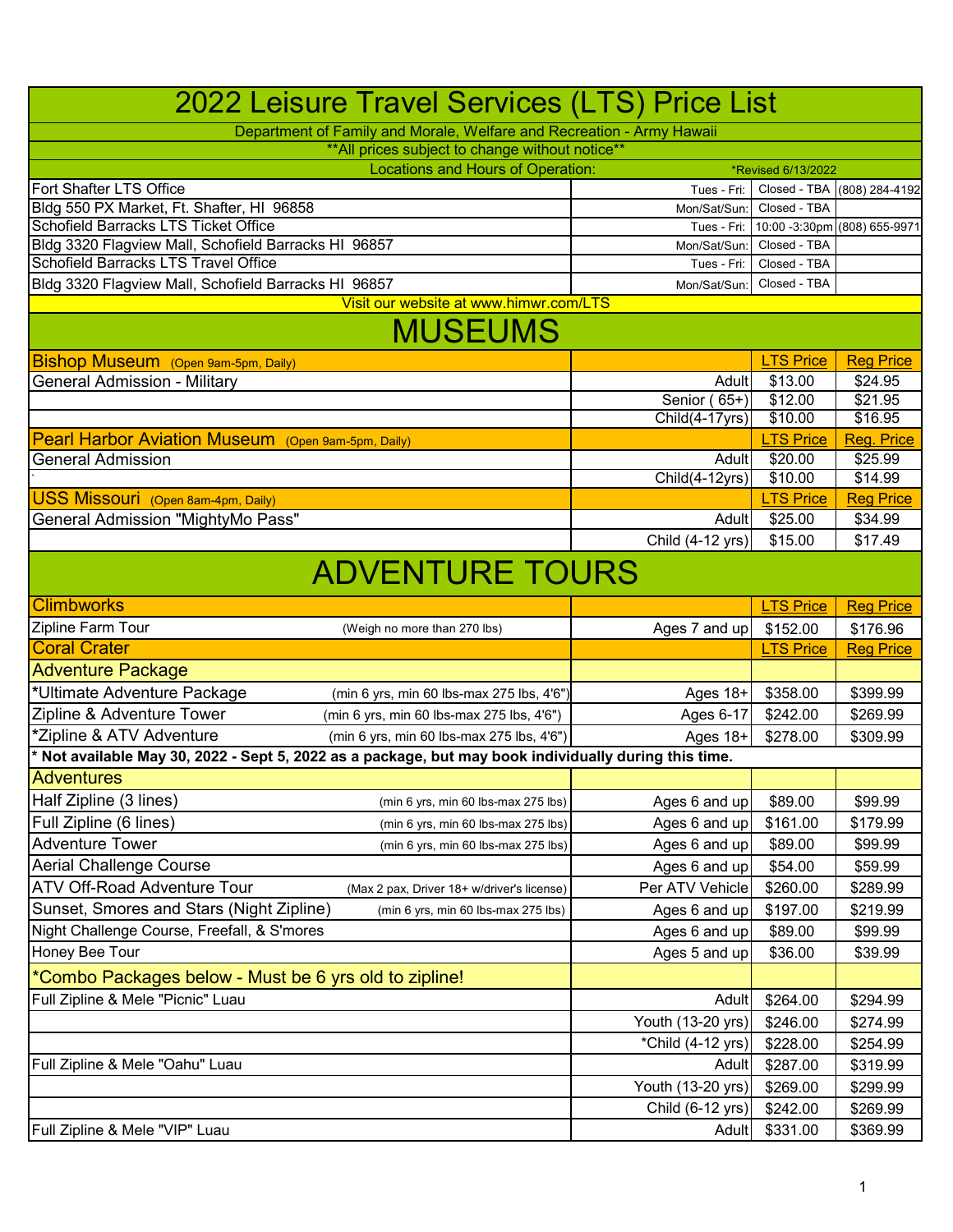| Child (6-12 yrs)<br>\$287.00<br>\$319.99<br>Transportation to Waikiki - One Way<br>Per Person<br>\$40.00<br>\$40.00<br><b>LTS Price</b><br><b>Reg Price</b><br>\$83.00<br>\$91.10<br>(Mon-Sat: 09:30am, 2pm, 5pm / Max 240lbs)<br>Ages 7 and up<br>\$94.50<br>\$103.67<br>1.5 Hour Scenic Ride<br>Ages 7 and up<br>(Mon-Sat: 9am, 11am, 2:30pm / Max 240lbs)<br>1.5 Hour Sunset Horseback Experience<br>\$104.00<br>Ages 7 and up<br>\$114.14<br>(Sept-Jan: 4:30pm/Feb-Mar: 5:00pm/Apr-Aug: 5:30pm / Max 240lbs)<br>\$135.50<br>\$148.70<br>Ages $12+ 8$ w/exp<br>(Mon-Fri: 8:30am, Max weight 220lbs)<br>Ages 7+, per person<br>\$141.50<br>\$154.98<br>(Minimum 2 pax/Max weight 240lbs)<br>Ages 7+ & w/exp,per pax<br>\$160.50<br>\$175.92<br>(Minimum 2 pax / Max 240lbs)<br>\$190.00<br>\$208.38<br>Ages 7 and up<br>(Mon-Sat: Seasonal/ Max 240lbs)<br>Ages 2 and up<br>\$52.50<br>\$57.69<br>(30 min exp, 20 min ride Mon-Sat: 10:15am & 1:15pm)<br>\$92.00<br>\$100.53<br>Ages 5 and up<br>(Mon-Sat: 9am, 3:30pm)<br>\$107.00<br>\$117.28<br>Ages 5 and up<br>(Mon-Sat: 11:30am)<br>\$75.50<br>\$82.73<br>Ages 5 and up<br>(Mon-Sat: 9:30am, 11am, 12:30pm, 2pm)<br>\$148.00<br>\$162.31<br>Ages 5 and up<br>(Mon-Sat: Seasonal)<br>\$95.50<br>Ages 2 and up<br>\$104.72<br>(Mon-Fri: 8am, 12pm, 4pm)<br>\$153.00<br>\$167.55<br>Ages 2 and up<br>(Mon-Fri: 8am, 12pm, 4pm)<br><b>LTS Price</b><br><b>Reg Price</b><br>All guest are required to wear a face mask. (Maximum weight limit: 225 lbs)<br>\$103.00<br>\$114.14<br>Ages $6+$<br>2 Hr Guided Horseback<br>\$123.00<br>\$135.08<br>Ages 6+<br><b>LTS Price</b><br><b>Reg Price</b><br>Pregnant women are not permitted to participate in ATV, Horseback and Zipline Tours.<br>All guest are required to wear a face mask and a mandatory temperature check before entering the Ranch<br>Best of Kualoa Experience Package<br>\$126.00<br>\$149.95<br>Adult<br>Child $(3-12 \text{ yrs})$<br>\$59.00<br>\$99.95<br>*Includes: Movie Site, Jungle Expedition, Aloha Aina, and pre-ordered box lunch<br>Best of Kualoa Experience Package w/Trans<br>\$163.00<br>Adult<br>\$179.95<br>Child (3-12 yrs)<br>\$95.00<br>*Includes: Movie Site, Jungle Expedition, Aloha Aina, and pre-ordered box lunch<br>\$129.95<br>2 Hr Horseback<br>\$122.00<br>\$144.95<br>Adult<br>*At least 4'6 & no heavier than 230lbs.<br>Child (10-12 yrs)<br>\$76.00<br>\$89.95<br>2 Hr ATV Raptor Tour<br>\$122.00<br>\$144.95<br>Adult<br>*2 pax min, Driver must be 21 yrs w/valid driver's license<br>Child (5-12 yrs)<br>\$59.00<br>\$69.95<br>2 Hr Electric Mountain Bike Tour<br>Adult \$101.00<br>\$125.60<br>*Must know how to ride a bike<br>Child (10-12 yrs)<br>\$76.00<br>\$89.95<br>2.5 Hr Jurassic Valley Zip Line (Wednesday - Sunday only)<br>\$148.00<br>\$174.95<br>Adult<br>*Must be between 4'8 & 6'9 & weigh between 70-280lbs.<br>\$118.00<br>Child (7-12 yrs)<br>\$139.95<br>\$118.00<br>\$139.95<br>Adult<br>Child (3-12 yrs)<br>\$59.00<br>\$69.95<br>\$44.00<br>\$51.95<br>Adult<br>Child (3-12 yrs)<br>\$31.00<br>\$36.95<br>\$44.00<br>\$51.95<br>Adult<br>Child (3-12 yrs)<br>\$31.00<br>\$36.95<br>Adult<br>\$44.00<br>\$51.95<br>Child (3-12 yrs)<br>\$31.00<br>\$36.95<br>\$44.00<br>\$51.95<br>Adult<br>Child (3-12 yrs)<br>\$31.00<br>\$36.95<br>\$44.00<br>\$51.95<br>Adult<br>\$31.00<br>\$36.95<br>Child (3-12 yrs)<br>3 Hr Secret Island (Half Day)<br>\$44.00<br>\$51.95<br>Adult |                                                                                   | Youth (13-20 yrs) | \$305.00 | \$339.99 |
|-------------------------------------------------------------------------------------------------------------------------------------------------------------------------------------------------------------------------------------------------------------------------------------------------------------------------------------------------------------------------------------------------------------------------------------------------------------------------------------------------------------------------------------------------------------------------------------------------------------------------------------------------------------------------------------------------------------------------------------------------------------------------------------------------------------------------------------------------------------------------------------------------------------------------------------------------------------------------------------------------------------------------------------------------------------------------------------------------------------------------------------------------------------------------------------------------------------------------------------------------------------------------------------------------------------------------------------------------------------------------------------------------------------------------------------------------------------------------------------------------------------------------------------------------------------------------------------------------------------------------------------------------------------------------------------------------------------------------------------------------------------------------------------------------------------------------------------------------------------------------------------------------------------------------------------------------------------------------------------------------------------------------------------------------------------------------------------------------------------------------------------------------------------------------------------------------------------------------------------------------------------------------------------------------------------------------------------------------------------------------------------------------------------------------------------------------------------------------------------------------------------------------------------------------------------------------------------------------------------------------------------------------------------------------------------------------------------------------------------------------------------------------------------------------------------------------------------------------------------------------------------------------------------------------------------------------------------------------------------------------------------------------------------------------------------------------------------------------------------------------------------------------------------------------------------------------------------------------------------------------------------------------------------------------------------------------------------------------------------------------------------------------------------------------------------------------------------------|-----------------------------------------------------------------------------------|-------------------|----------|----------|
|                                                                                                                                                                                                                                                                                                                                                                                                                                                                                                                                                                                                                                                                                                                                                                                                                                                                                                                                                                                                                                                                                                                                                                                                                                                                                                                                                                                                                                                                                                                                                                                                                                                                                                                                                                                                                                                                                                                                                                                                                                                                                                                                                                                                                                                                                                                                                                                                                                                                                                                                                                                                                                                                                                                                                                                                                                                                                                                                                                                                                                                                                                                                                                                                                                                                                                                                                                                                                                                                   |                                                                                   |                   |          |          |
|                                                                                                                                                                                                                                                                                                                                                                                                                                                                                                                                                                                                                                                                                                                                                                                                                                                                                                                                                                                                                                                                                                                                                                                                                                                                                                                                                                                                                                                                                                                                                                                                                                                                                                                                                                                                                                                                                                                                                                                                                                                                                                                                                                                                                                                                                                                                                                                                                                                                                                                                                                                                                                                                                                                                                                                                                                                                                                                                                                                                                                                                                                                                                                                                                                                                                                                                                                                                                                                                   |                                                                                   |                   |          |          |
|                                                                                                                                                                                                                                                                                                                                                                                                                                                                                                                                                                                                                                                                                                                                                                                                                                                                                                                                                                                                                                                                                                                                                                                                                                                                                                                                                                                                                                                                                                                                                                                                                                                                                                                                                                                                                                                                                                                                                                                                                                                                                                                                                                                                                                                                                                                                                                                                                                                                                                                                                                                                                                                                                                                                                                                                                                                                                                                                                                                                                                                                                                                                                                                                                                                                                                                                                                                                                                                                   | <b>Gunstock Ranch</b>                                                             |                   |          |          |
|                                                                                                                                                                                                                                                                                                                                                                                                                                                                                                                                                                                                                                                                                                                                                                                                                                                                                                                                                                                                                                                                                                                                                                                                                                                                                                                                                                                                                                                                                                                                                                                                                                                                                                                                                                                                                                                                                                                                                                                                                                                                                                                                                                                                                                                                                                                                                                                                                                                                                                                                                                                                                                                                                                                                                                                                                                                                                                                                                                                                                                                                                                                                                                                                                                                                                                                                                                                                                                                                   | 1 Hour Scenic Horseback Ride                                                      |                   |          |          |
|                                                                                                                                                                                                                                                                                                                                                                                                                                                                                                                                                                                                                                                                                                                                                                                                                                                                                                                                                                                                                                                                                                                                                                                                                                                                                                                                                                                                                                                                                                                                                                                                                                                                                                                                                                                                                                                                                                                                                                                                                                                                                                                                                                                                                                                                                                                                                                                                                                                                                                                                                                                                                                                                                                                                                                                                                                                                                                                                                                                                                                                                                                                                                                                                                                                                                                                                                                                                                                                                   |                                                                                   |                   |          |          |
|                                                                                                                                                                                                                                                                                                                                                                                                                                                                                                                                                                                                                                                                                                                                                                                                                                                                                                                                                                                                                                                                                                                                                                                                                                                                                                                                                                                                                                                                                                                                                                                                                                                                                                                                                                                                                                                                                                                                                                                                                                                                                                                                                                                                                                                                                                                                                                                                                                                                                                                                                                                                                                                                                                                                                                                                                                                                                                                                                                                                                                                                                                                                                                                                                                                                                                                                                                                                                                                                   |                                                                                   |                   |          |          |
|                                                                                                                                                                                                                                                                                                                                                                                                                                                                                                                                                                                                                                                                                                                                                                                                                                                                                                                                                                                                                                                                                                                                                                                                                                                                                                                                                                                                                                                                                                                                                                                                                                                                                                                                                                                                                                                                                                                                                                                                                                                                                                                                                                                                                                                                                                                                                                                                                                                                                                                                                                                                                                                                                                                                                                                                                                                                                                                                                                                                                                                                                                                                                                                                                                                                                                                                                                                                                                                                   |                                                                                   |                   |          |          |
|                                                                                                                                                                                                                                                                                                                                                                                                                                                                                                                                                                                                                                                                                                                                                                                                                                                                                                                                                                                                                                                                                                                                                                                                                                                                                                                                                                                                                                                                                                                                                                                                                                                                                                                                                                                                                                                                                                                                                                                                                                                                                                                                                                                                                                                                                                                                                                                                                                                                                                                                                                                                                                                                                                                                                                                                                                                                                                                                                                                                                                                                                                                                                                                                                                                                                                                                                                                                                                                                   | 1.5 Private Advanced Trail Ride                                                   |                   |          |          |
|                                                                                                                                                                                                                                                                                                                                                                                                                                                                                                                                                                                                                                                                                                                                                                                                                                                                                                                                                                                                                                                                                                                                                                                                                                                                                                                                                                                                                                                                                                                                                                                                                                                                                                                                                                                                                                                                                                                                                                                                                                                                                                                                                                                                                                                                                                                                                                                                                                                                                                                                                                                                                                                                                                                                                                                                                                                                                                                                                                                                                                                                                                                                                                                                                                                                                                                                                                                                                                                                   | 2 Hr Sweetheart Horseback Exp                                                     |                   |          |          |
|                                                                                                                                                                                                                                                                                                                                                                                                                                                                                                                                                                                                                                                                                                                                                                                                                                                                                                                                                                                                                                                                                                                                                                                                                                                                                                                                                                                                                                                                                                                                                                                                                                                                                                                                                                                                                                                                                                                                                                                                                                                                                                                                                                                                                                                                                                                                                                                                                                                                                                                                                                                                                                                                                                                                                                                                                                                                                                                                                                                                                                                                                                                                                                                                                                                                                                                                                                                                                                                                   | 2 Hr Advanced Sweetheart Private Exp                                              |                   |          |          |
|                                                                                                                                                                                                                                                                                                                                                                                                                                                                                                                                                                                                                                                                                                                                                                                                                                                                                                                                                                                                                                                                                                                                                                                                                                                                                                                                                                                                                                                                                                                                                                                                                                                                                                                                                                                                                                                                                                                                                                                                                                                                                                                                                                                                                                                                                                                                                                                                                                                                                                                                                                                                                                                                                                                                                                                                                                                                                                                                                                                                                                                                                                                                                                                                                                                                                                                                                                                                                                                                   | 2 Hr Private Sunset Dinner Ride                                                   |                   |          |          |
|                                                                                                                                                                                                                                                                                                                                                                                                                                                                                                                                                                                                                                                                                                                                                                                                                                                                                                                                                                                                                                                                                                                                                                                                                                                                                                                                                                                                                                                                                                                                                                                                                                                                                                                                                                                                                                                                                                                                                                                                                                                                                                                                                                                                                                                                                                                                                                                                                                                                                                                                                                                                                                                                                                                                                                                                                                                                                                                                                                                                                                                                                                                                                                                                                                                                                                                                                                                                                                                                   | Pony Rides for Kids                                                               |                   |          |          |
|                                                                                                                                                                                                                                                                                                                                                                                                                                                                                                                                                                                                                                                                                                                                                                                                                                                                                                                                                                                                                                                                                                                                                                                                                                                                                                                                                                                                                                                                                                                                                                                                                                                                                                                                                                                                                                                                                                                                                                                                                                                                                                                                                                                                                                                                                                                                                                                                                                                                                                                                                                                                                                                                                                                                                                                                                                                                                                                                                                                                                                                                                                                                                                                                                                                                                                                                                                                                                                                                   | 1.5 Hr Private Off Road Eco Tour                                                  |                   |          |          |
|                                                                                                                                                                                                                                                                                                                                                                                                                                                                                                                                                                                                                                                                                                                                                                                                                                                                                                                                                                                                                                                                                                                                                                                                                                                                                                                                                                                                                                                                                                                                                                                                                                                                                                                                                                                                                                                                                                                                                                                                                                                                                                                                                                                                                                                                                                                                                                                                                                                                                                                                                                                                                                                                                                                                                                                                                                                                                                                                                                                                                                                                                                                                                                                                                                                                                                                                                                                                                                                                   | 1.5 Hr Private Off-Road Adventure                                                 |                   |          |          |
|                                                                                                                                                                                                                                                                                                                                                                                                                                                                                                                                                                                                                                                                                                                                                                                                                                                                                                                                                                                                                                                                                                                                                                                                                                                                                                                                                                                                                                                                                                                                                                                                                                                                                                                                                                                                                                                                                                                                                                                                                                                                                                                                                                                                                                                                                                                                                                                                                                                                                                                                                                                                                                                                                                                                                                                                                                                                                                                                                                                                                                                                                                                                                                                                                                                                                                                                                                                                                                                                   | 1 Hr Private Off Road Explorer's                                                  |                   |          |          |
|                                                                                                                                                                                                                                                                                                                                                                                                                                                                                                                                                                                                                                                                                                                                                                                                                                                                                                                                                                                                                                                                                                                                                                                                                                                                                                                                                                                                                                                                                                                                                                                                                                                                                                                                                                                                                                                                                                                                                                                                                                                                                                                                                                                                                                                                                                                                                                                                                                                                                                                                                                                                                                                                                                                                                                                                                                                                                                                                                                                                                                                                                                                                                                                                                                                                                                                                                                                                                                                                   | 2 Hr Private Off Road Sunset Dinner                                               |                   |          |          |
|                                                                                                                                                                                                                                                                                                                                                                                                                                                                                                                                                                                                                                                                                                                                                                                                                                                                                                                                                                                                                                                                                                                                                                                                                                                                                                                                                                                                                                                                                                                                                                                                                                                                                                                                                                                                                                                                                                                                                                                                                                                                                                                                                                                                                                                                                                                                                                                                                                                                                                                                                                                                                                                                                                                                                                                                                                                                                                                                                                                                                                                                                                                                                                                                                                                                                                                                                                                                                                                                   | 1 Hr Horsemanship Experience                                                      |                   |          |          |
|                                                                                                                                                                                                                                                                                                                                                                                                                                                                                                                                                                                                                                                                                                                                                                                                                                                                                                                                                                                                                                                                                                                                                                                                                                                                                                                                                                                                                                                                                                                                                                                                                                                                                                                                                                                                                                                                                                                                                                                                                                                                                                                                                                                                                                                                                                                                                                                                                                                                                                                                                                                                                                                                                                                                                                                                                                                                                                                                                                                                                                                                                                                                                                                                                                                                                                                                                                                                                                                                   | 2 Hr Horsemanship Experience                                                      |                   |          |          |
|                                                                                                                                                                                                                                                                                                                                                                                                                                                                                                                                                                                                                                                                                                                                                                                                                                                                                                                                                                                                                                                                                                                                                                                                                                                                                                                                                                                                                                                                                                                                                                                                                                                                                                                                                                                                                                                                                                                                                                                                                                                                                                                                                                                                                                                                                                                                                                                                                                                                                                                                                                                                                                                                                                                                                                                                                                                                                                                                                                                                                                                                                                                                                                                                                                                                                                                                                                                                                                                                   | <b>Happy Trails Hawaii</b>                                                        |                   |          |          |
|                                                                                                                                                                                                                                                                                                                                                                                                                                                                                                                                                                                                                                                                                                                                                                                                                                                                                                                                                                                                                                                                                                                                                                                                                                                                                                                                                                                                                                                                                                                                                                                                                                                                                                                                                                                                                                                                                                                                                                                                                                                                                                                                                                                                                                                                                                                                                                                                                                                                                                                                                                                                                                                                                                                                                                                                                                                                                                                                                                                                                                                                                                                                                                                                                                                                                                                                                                                                                                                                   |                                                                                   |                   |          |          |
|                                                                                                                                                                                                                                                                                                                                                                                                                                                                                                                                                                                                                                                                                                                                                                                                                                                                                                                                                                                                                                                                                                                                                                                                                                                                                                                                                                                                                                                                                                                                                                                                                                                                                                                                                                                                                                                                                                                                                                                                                                                                                                                                                                                                                                                                                                                                                                                                                                                                                                                                                                                                                                                                                                                                                                                                                                                                                                                                                                                                                                                                                                                                                                                                                                                                                                                                                                                                                                                                   | 1 1/2 Hr Guided Horseback                                                         |                   |          |          |
|                                                                                                                                                                                                                                                                                                                                                                                                                                                                                                                                                                                                                                                                                                                                                                                                                                                                                                                                                                                                                                                                                                                                                                                                                                                                                                                                                                                                                                                                                                                                                                                                                                                                                                                                                                                                                                                                                                                                                                                                                                                                                                                                                                                                                                                                                                                                                                                                                                                                                                                                                                                                                                                                                                                                                                                                                                                                                                                                                                                                                                                                                                                                                                                                                                                                                                                                                                                                                                                                   |                                                                                   |                   |          |          |
|                                                                                                                                                                                                                                                                                                                                                                                                                                                                                                                                                                                                                                                                                                                                                                                                                                                                                                                                                                                                                                                                                                                                                                                                                                                                                                                                                                                                                                                                                                                                                                                                                                                                                                                                                                                                                                                                                                                                                                                                                                                                                                                                                                                                                                                                                                                                                                                                                                                                                                                                                                                                                                                                                                                                                                                                                                                                                                                                                                                                                                                                                                                                                                                                                                                                                                                                                                                                                                                                   | <b>Kualoa Ranch</b>                                                               |                   |          |          |
|                                                                                                                                                                                                                                                                                                                                                                                                                                                                                                                                                                                                                                                                                                                                                                                                                                                                                                                                                                                                                                                                                                                                                                                                                                                                                                                                                                                                                                                                                                                                                                                                                                                                                                                                                                                                                                                                                                                                                                                                                                                                                                                                                                                                                                                                                                                                                                                                                                                                                                                                                                                                                                                                                                                                                                                                                                                                                                                                                                                                                                                                                                                                                                                                                                                                                                                                                                                                                                                                   |                                                                                   |                   |          |          |
|                                                                                                                                                                                                                                                                                                                                                                                                                                                                                                                                                                                                                                                                                                                                                                                                                                                                                                                                                                                                                                                                                                                                                                                                                                                                                                                                                                                                                                                                                                                                                                                                                                                                                                                                                                                                                                                                                                                                                                                                                                                                                                                                                                                                                                                                                                                                                                                                                                                                                                                                                                                                                                                                                                                                                                                                                                                                                                                                                                                                                                                                                                                                                                                                                                                                                                                                                                                                                                                                   |                                                                                   |                   |          |          |
|                                                                                                                                                                                                                                                                                                                                                                                                                                                                                                                                                                                                                                                                                                                                                                                                                                                                                                                                                                                                                                                                                                                                                                                                                                                                                                                                                                                                                                                                                                                                                                                                                                                                                                                                                                                                                                                                                                                                                                                                                                                                                                                                                                                                                                                                                                                                                                                                                                                                                                                                                                                                                                                                                                                                                                                                                                                                                                                                                                                                                                                                                                                                                                                                                                                                                                                                                                                                                                                                   |                                                                                   |                   |          |          |
|                                                                                                                                                                                                                                                                                                                                                                                                                                                                                                                                                                                                                                                                                                                                                                                                                                                                                                                                                                                                                                                                                                                                                                                                                                                                                                                                                                                                                                                                                                                                                                                                                                                                                                                                                                                                                                                                                                                                                                                                                                                                                                                                                                                                                                                                                                                                                                                                                                                                                                                                                                                                                                                                                                                                                                                                                                                                                                                                                                                                                                                                                                                                                                                                                                                                                                                                                                                                                                                                   |                                                                                   |                   |          |          |
|                                                                                                                                                                                                                                                                                                                                                                                                                                                                                                                                                                                                                                                                                                                                                                                                                                                                                                                                                                                                                                                                                                                                                                                                                                                                                                                                                                                                                                                                                                                                                                                                                                                                                                                                                                                                                                                                                                                                                                                                                                                                                                                                                                                                                                                                                                                                                                                                                                                                                                                                                                                                                                                                                                                                                                                                                                                                                                                                                                                                                                                                                                                                                                                                                                                                                                                                                                                                                                                                   |                                                                                   |                   |          |          |
|                                                                                                                                                                                                                                                                                                                                                                                                                                                                                                                                                                                                                                                                                                                                                                                                                                                                                                                                                                                                                                                                                                                                                                                                                                                                                                                                                                                                                                                                                                                                                                                                                                                                                                                                                                                                                                                                                                                                                                                                                                                                                                                                                                                                                                                                                                                                                                                                                                                                                                                                                                                                                                                                                                                                                                                                                                                                                                                                                                                                                                                                                                                                                                                                                                                                                                                                                                                                                                                                   |                                                                                   |                   |          |          |
|                                                                                                                                                                                                                                                                                                                                                                                                                                                                                                                                                                                                                                                                                                                                                                                                                                                                                                                                                                                                                                                                                                                                                                                                                                                                                                                                                                                                                                                                                                                                                                                                                                                                                                                                                                                                                                                                                                                                                                                                                                                                                                                                                                                                                                                                                                                                                                                                                                                                                                                                                                                                                                                                                                                                                                                                                                                                                                                                                                                                                                                                                                                                                                                                                                                                                                                                                                                                                                                                   |                                                                                   |                   |          |          |
|                                                                                                                                                                                                                                                                                                                                                                                                                                                                                                                                                                                                                                                                                                                                                                                                                                                                                                                                                                                                                                                                                                                                                                                                                                                                                                                                                                                                                                                                                                                                                                                                                                                                                                                                                                                                                                                                                                                                                                                                                                                                                                                                                                                                                                                                                                                                                                                                                                                                                                                                                                                                                                                                                                                                                                                                                                                                                                                                                                                                                                                                                                                                                                                                                                                                                                                                                                                                                                                                   |                                                                                   |                   |          |          |
|                                                                                                                                                                                                                                                                                                                                                                                                                                                                                                                                                                                                                                                                                                                                                                                                                                                                                                                                                                                                                                                                                                                                                                                                                                                                                                                                                                                                                                                                                                                                                                                                                                                                                                                                                                                                                                                                                                                                                                                                                                                                                                                                                                                                                                                                                                                                                                                                                                                                                                                                                                                                                                                                                                                                                                                                                                                                                                                                                                                                                                                                                                                                                                                                                                                                                                                                                                                                                                                                   |                                                                                   |                   |          |          |
|                                                                                                                                                                                                                                                                                                                                                                                                                                                                                                                                                                                                                                                                                                                                                                                                                                                                                                                                                                                                                                                                                                                                                                                                                                                                                                                                                                                                                                                                                                                                                                                                                                                                                                                                                                                                                                                                                                                                                                                                                                                                                                                                                                                                                                                                                                                                                                                                                                                                                                                                                                                                                                                                                                                                                                                                                                                                                                                                                                                                                                                                                                                                                                                                                                                                                                                                                                                                                                                                   |                                                                                   |                   |          |          |
|                                                                                                                                                                                                                                                                                                                                                                                                                                                                                                                                                                                                                                                                                                                                                                                                                                                                                                                                                                                                                                                                                                                                                                                                                                                                                                                                                                                                                                                                                                                                                                                                                                                                                                                                                                                                                                                                                                                                                                                                                                                                                                                                                                                                                                                                                                                                                                                                                                                                                                                                                                                                                                                                                                                                                                                                                                                                                                                                                                                                                                                                                                                                                                                                                                                                                                                                                                                                                                                                   |                                                                                   |                   |          |          |
|                                                                                                                                                                                                                                                                                                                                                                                                                                                                                                                                                                                                                                                                                                                                                                                                                                                                                                                                                                                                                                                                                                                                                                                                                                                                                                                                                                                                                                                                                                                                                                                                                                                                                                                                                                                                                                                                                                                                                                                                                                                                                                                                                                                                                                                                                                                                                                                                                                                                                                                                                                                                                                                                                                                                                                                                                                                                                                                                                                                                                                                                                                                                                                                                                                                                                                                                                                                                                                                                   |                                                                                   |                   |          |          |
|                                                                                                                                                                                                                                                                                                                                                                                                                                                                                                                                                                                                                                                                                                                                                                                                                                                                                                                                                                                                                                                                                                                                                                                                                                                                                                                                                                                                                                                                                                                                                                                                                                                                                                                                                                                                                                                                                                                                                                                                                                                                                                                                                                                                                                                                                                                                                                                                                                                                                                                                                                                                                                                                                                                                                                                                                                                                                                                                                                                                                                                                                                                                                                                                                                                                                                                                                                                                                                                                   |                                                                                   |                   |          |          |
|                                                                                                                                                                                                                                                                                                                                                                                                                                                                                                                                                                                                                                                                                                                                                                                                                                                                                                                                                                                                                                                                                                                                                                                                                                                                                                                                                                                                                                                                                                                                                                                                                                                                                                                                                                                                                                                                                                                                                                                                                                                                                                                                                                                                                                                                                                                                                                                                                                                                                                                                                                                                                                                                                                                                                                                                                                                                                                                                                                                                                                                                                                                                                                                                                                                                                                                                                                                                                                                                   |                                                                                   |                   |          |          |
|                                                                                                                                                                                                                                                                                                                                                                                                                                                                                                                                                                                                                                                                                                                                                                                                                                                                                                                                                                                                                                                                                                                                                                                                                                                                                                                                                                                                                                                                                                                                                                                                                                                                                                                                                                                                                                                                                                                                                                                                                                                                                                                                                                                                                                                                                                                                                                                                                                                                                                                                                                                                                                                                                                                                                                                                                                                                                                                                                                                                                                                                                                                                                                                                                                                                                                                                                                                                                                                                   | Jurassic Adventure Tour                                                           |                   |          |          |
|                                                                                                                                                                                                                                                                                                                                                                                                                                                                                                                                                                                                                                                                                                                                                                                                                                                                                                                                                                                                                                                                                                                                                                                                                                                                                                                                                                                                                                                                                                                                                                                                                                                                                                                                                                                                                                                                                                                                                                                                                                                                                                                                                                                                                                                                                                                                                                                                                                                                                                                                                                                                                                                                                                                                                                                                                                                                                                                                                                                                                                                                                                                                                                                                                                                                                                                                                                                                                                                                   |                                                                                   |                   |          |          |
|                                                                                                                                                                                                                                                                                                                                                                                                                                                                                                                                                                                                                                                                                                                                                                                                                                                                                                                                                                                                                                                                                                                                                                                                                                                                                                                                                                                                                                                                                                                                                                                                                                                                                                                                                                                                                                                                                                                                                                                                                                                                                                                                                                                                                                                                                                                                                                                                                                                                                                                                                                                                                                                                                                                                                                                                                                                                                                                                                                                                                                                                                                                                                                                                                                                                                                                                                                                                                                                                   | Aloha Aina Tour                                                                   |                   |          |          |
|                                                                                                                                                                                                                                                                                                                                                                                                                                                                                                                                                                                                                                                                                                                                                                                                                                                                                                                                                                                                                                                                                                                                                                                                                                                                                                                                                                                                                                                                                                                                                                                                                                                                                                                                                                                                                                                                                                                                                                                                                                                                                                                                                                                                                                                                                                                                                                                                                                                                                                                                                                                                                                                                                                                                                                                                                                                                                                                                                                                                                                                                                                                                                                                                                                                                                                                                                                                                                                                                   |                                                                                   |                   |          |          |
|                                                                                                                                                                                                                                                                                                                                                                                                                                                                                                                                                                                                                                                                                                                                                                                                                                                                                                                                                                                                                                                                                                                                                                                                                                                                                                                                                                                                                                                                                                                                                                                                                                                                                                                                                                                                                                                                                                                                                                                                                                                                                                                                                                                                                                                                                                                                                                                                                                                                                                                                                                                                                                                                                                                                                                                                                                                                                                                                                                                                                                                                                                                                                                                                                                                                                                                                                                                                                                                                   | Ocean Voyage & Hawaiian Fish Pond and Garden Tour                                 |                   |          |          |
|                                                                                                                                                                                                                                                                                                                                                                                                                                                                                                                                                                                                                                                                                                                                                                                                                                                                                                                                                                                                                                                                                                                                                                                                                                                                                                                                                                                                                                                                                                                                                                                                                                                                                                                                                                                                                                                                                                                                                                                                                                                                                                                                                                                                                                                                                                                                                                                                                                                                                                                                                                                                                                                                                                                                                                                                                                                                                                                                                                                                                                                                                                                                                                                                                                                                                                                                                                                                                                                                   | *Not available on Sundays & Federal Holidays                                      |                   |          |          |
|                                                                                                                                                                                                                                                                                                                                                                                                                                                                                                                                                                                                                                                                                                                                                                                                                                                                                                                                                                                                                                                                                                                                                                                                                                                                                                                                                                                                                                                                                                                                                                                                                                                                                                                                                                                                                                                                                                                                                                                                                                                                                                                                                                                                                                                                                                                                                                                                                                                                                                                                                                                                                                                                                                                                                                                                                                                                                                                                                                                                                                                                                                                                                                                                                                                                                                                                                                                                                                                                   | Movie Sites and Ranch                                                             |                   |          |          |
|                                                                                                                                                                                                                                                                                                                                                                                                                                                                                                                                                                                                                                                                                                                                                                                                                                                                                                                                                                                                                                                                                                                                                                                                                                                                                                                                                                                                                                                                                                                                                                                                                                                                                                                                                                                                                                                                                                                                                                                                                                                                                                                                                                                                                                                                                                                                                                                                                                                                                                                                                                                                                                                                                                                                                                                                                                                                                                                                                                                                                                                                                                                                                                                                                                                                                                                                                                                                                                                                   |                                                                                   |                   |          |          |
|                                                                                                                                                                                                                                                                                                                                                                                                                                                                                                                                                                                                                                                                                                                                                                                                                                                                                                                                                                                                                                                                                                                                                                                                                                                                                                                                                                                                                                                                                                                                                                                                                                                                                                                                                                                                                                                                                                                                                                                                                                                                                                                                                                                                                                                                                                                                                                                                                                                                                                                                                                                                                                                                                                                                                                                                                                                                                                                                                                                                                                                                                                                                                                                                                                                                                                                                                                                                                                                                   | <b>Jungle Expedition</b>                                                          |                   |          |          |
|                                                                                                                                                                                                                                                                                                                                                                                                                                                                                                                                                                                                                                                                                                                                                                                                                                                                                                                                                                                                                                                                                                                                                                                                                                                                                                                                                                                                                                                                                                                                                                                                                                                                                                                                                                                                                                                                                                                                                                                                                                                                                                                                                                                                                                                                                                                                                                                                                                                                                                                                                                                                                                                                                                                                                                                                                                                                                                                                                                                                                                                                                                                                                                                                                                                                                                                                                                                                                                                                   | *Not recommended for children under 3, pregnant women, and guests w/back problems |                   |          |          |
|                                                                                                                                                                                                                                                                                                                                                                                                                                                                                                                                                                                                                                                                                                                                                                                                                                                                                                                                                                                                                                                                                                                                                                                                                                                                                                                                                                                                                                                                                                                                                                                                                                                                                                                                                                                                                                                                                                                                                                                                                                                                                                                                                                                                                                                                                                                                                                                                                                                                                                                                                                                                                                                                                                                                                                                                                                                                                                                                                                                                                                                                                                                                                                                                                                                                                                                                                                                                                                                                   | Malama Tour                                                                       |                   |          |          |
|                                                                                                                                                                                                                                                                                                                                                                                                                                                                                                                                                                                                                                                                                                                                                                                                                                                                                                                                                                                                                                                                                                                                                                                                                                                                                                                                                                                                                                                                                                                                                                                                                                                                                                                                                                                                                                                                                                                                                                                                                                                                                                                                                                                                                                                                                                                                                                                                                                                                                                                                                                                                                                                                                                                                                                                                                                                                                                                                                                                                                                                                                                                                                                                                                                                                                                                                                                                                                                                                   |                                                                                   |                   |          |          |
|                                                                                                                                                                                                                                                                                                                                                                                                                                                                                                                                                                                                                                                                                                                                                                                                                                                                                                                                                                                                                                                                                                                                                                                                                                                                                                                                                                                                                                                                                                                                                                                                                                                                                                                                                                                                                                                                                                                                                                                                                                                                                                                                                                                                                                                                                                                                                                                                                                                                                                                                                                                                                                                                                                                                                                                                                                                                                                                                                                                                                                                                                                                                                                                                                                                                                                                                                                                                                                                                   |                                                                                   |                   |          |          |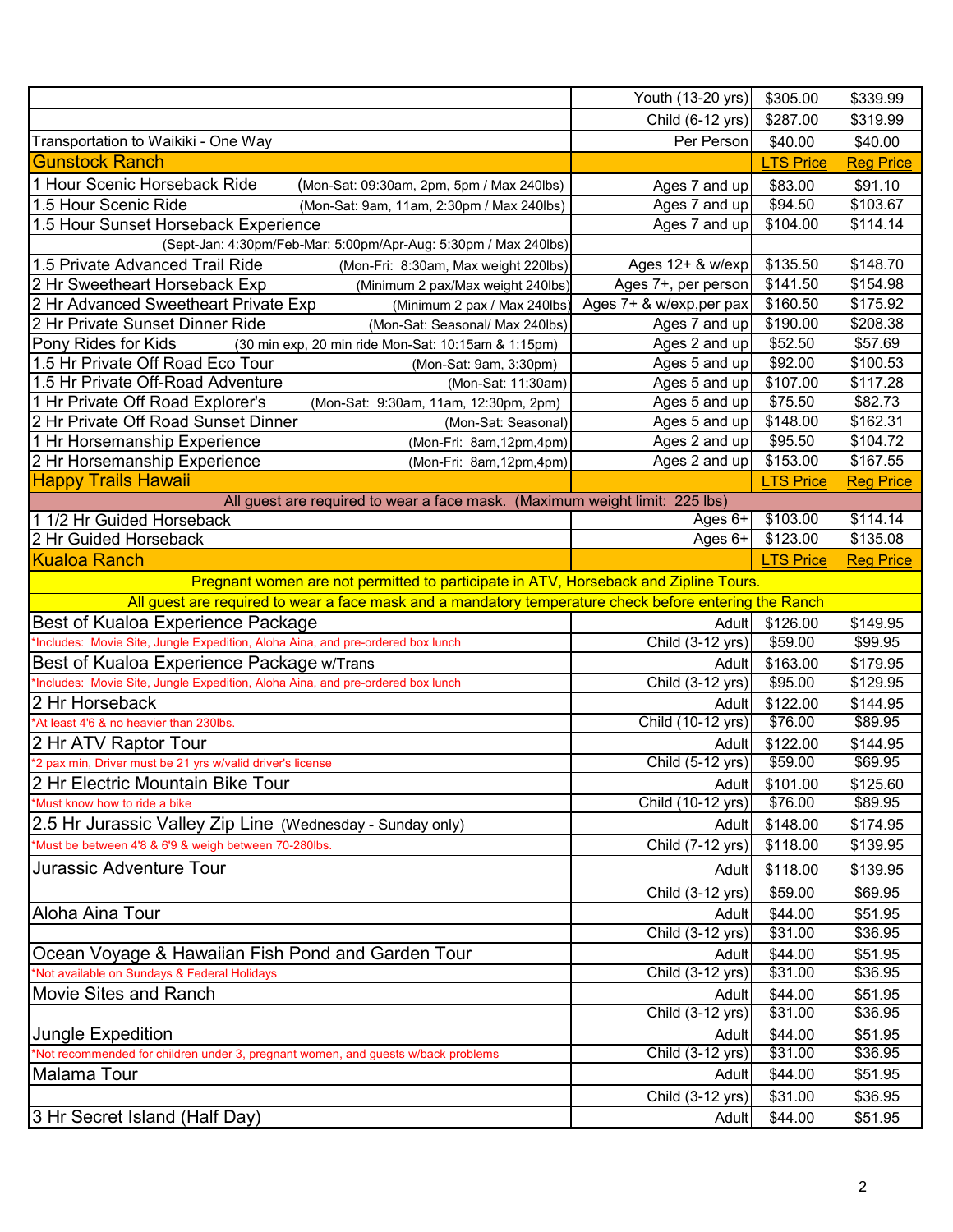|                                                                                        | Child (3-12 yrs)           | \$31.00                | \$36.95                |
|----------------------------------------------------------------------------------------|----------------------------|------------------------|------------------------|
| 5 Hr Secret Island (Full Day w/Box Lunch) 9:00 -2:30pm                                 | Adult                      | \$97.00                | \$114.95               |
|                                                                                        | Child (3-12 yrs)           | \$59.00                | \$69.95                |
| Sea Life Park (Closed Wednesdays & Thursdays)                                          |                            | <b>LTS Price</b>       | <b>Reg Price</b>       |
| <b>General Admission</b>                                                               | Adult                      | \$25.00                | \$44.99                |
|                                                                                        | Child (3-12 yrs)           | \$20.00                | \$44.99                |
| Dolphin Exploration (*8-12 yrs must have a paid adult over 18 yrs per child)           | * 8 yrs & up               | \$160.00               | \$259.99               |
| Dolphin Encounter (*3-7 yrs must have a paid adult over 18 yrs per child)              | * 3 yrs & up               | \$110.00               | \$179.99               |
| Dolphin Aloha (*Children under 12 yrs must be accompanied by paid adult over 18 yrs)   | * 3 yrs & up               | \$54.00                | \$89.99                |
| Haw'n Reef Enc (*4-7 yrs must have a paid youth/adult over 13 yrs per child)           | * 4 yrs & up               | \$54.00                | \$89.99                |
| Transportation - Limited times, please inquire(1030 HR, 1100 DE, 1130 DA, Gen Adm/Obs) | * 3 yrs & up               | \$25.00                | \$25.00                |
| LUAUS                                                                                  |                            |                        |                        |
| Chief's Luau (Closed Tuesdays) - \$9 Parking Fee                                       |                            | <b>LTS Price</b>       | <b>Reg. Price</b>      |
| <b>Paradise Experience</b>                                                             | Adult                      | \$116.00               | \$155.00               |
|                                                                                        | Junior (13-20)             | \$101.00               | \$135.00               |
|                                                                                        | Child (5-12 yrs)           | \$82.00                | \$110.00               |
|                                                                                        | Lap $(0-4yrs)$             | <b>FREE</b>            | <b>FREE</b>            |
| Royal Experience                                                                       | Adult                      | \$146.00               | \$195.00               |
|                                                                                        | Junior (13-20)             | \$123.00               | \$165.00               |
|                                                                                        | Child (5-12 yrs)           | \$116.00               | \$155.00               |
|                                                                                        | Lap $(0-4yrs)$             | <b>FREE</b>            | <b>FREE</b>            |
| Transportation from Waikiki Hotel                                                      | Per Person                 | \$39.00                | \$39.00                |
| Germaine's Luau (Closed Mondays & Wednesdays)                                          |                            | <b>LTS Price</b>       | <b>Reg Price</b>       |
| Original Luau Package                                                                  | Adult                      | \$101.00               | \$135.00               |
|                                                                                        | Jr (13-20 yrs)             | \$86.00                | \$115.00               |
|                                                                                        | Ch (4-12 yrs)              | \$71.00<br><b>FREE</b> | \$95.00<br><b>FREE</b> |
|                                                                                        | Lap (3 and under)<br>Adult | \$131.00               | \$175.00               |
| Plumeria Package                                                                       | Jr (13-20 yrs)             | \$112.00               | \$150.00               |
|                                                                                        | Ch (4-12 yrs)              | \$105.00               | \$140.00               |
|                                                                                        | Lap (3 and under)          | <b>FREE</b>            | <b>FREE</b>            |
| <b>Waikiki Transportation</b>                                                          | Per Person                 | \$35.00                | \$35.00                |
| 1                                                                                      |                            | <b>LTS Price</b>       | <b>Reg Price</b>       |
| ***Military Sponsor MUST attend with party and present military ID upon check-in***    |                            |                        |                        |
| Monday, Thursday, Saturday (5:00pm - 8:05pm) (Plus Tuesdays in June & July)            | Adult                      | \$100.00               | \$100.00               |
|                                                                                        | E1-E6                      | \$85.00                | \$85.00                |
|                                                                                        | Youth (12 - 17 yrs)        | \$35.00                | \$35.00                |
|                                                                                        | Child (5 - 11 yrs)         | \$25.00                | \$25.00                |
|                                                                                        | Lap (4 and under)          | <b>FREE</b>            | <b>FREE</b>            |
| <b>Paradise Cove Luau</b>                                                              |                            | <b>LTS Price</b>       | <b>Reg Price</b>       |
| Standard                                                                               | Adult                      | \$86.00                | \$125.00               |
| cove card \$12/\$8                                                                     | Youth (13-20 yrs)          | \$77.00                | \$105.00               |
|                                                                                        | Child (4-12 yrs)           | \$66.00                | \$90.00                |
|                                                                                        | Lap $(0-3$ yrs)            | <b>FREE</b>            | <b>FREE</b>            |
| Orchid                                                                                 | Adult                      | \$104.00               | \$150.00               |
| cove card \$16/\$12                                                                    | Youth (13-20 yrs)          | \$99.00                | \$130.00               |
|                                                                                        | Child (4-12 yrs)           | \$81.00                | \$110.00               |
|                                                                                        | Lap $(0-3$ yrs)            | <b>FREE</b>            | <b>FREE</b>            |
| Deluxe                                                                                 | Adult                      | \$145.00               | \$210.00               |
| cove card \$20/\$16                                                                    | Youth (13-20 yrs)          | \$136.00               | \$185.00               |
|                                                                                        |                            |                        |                        |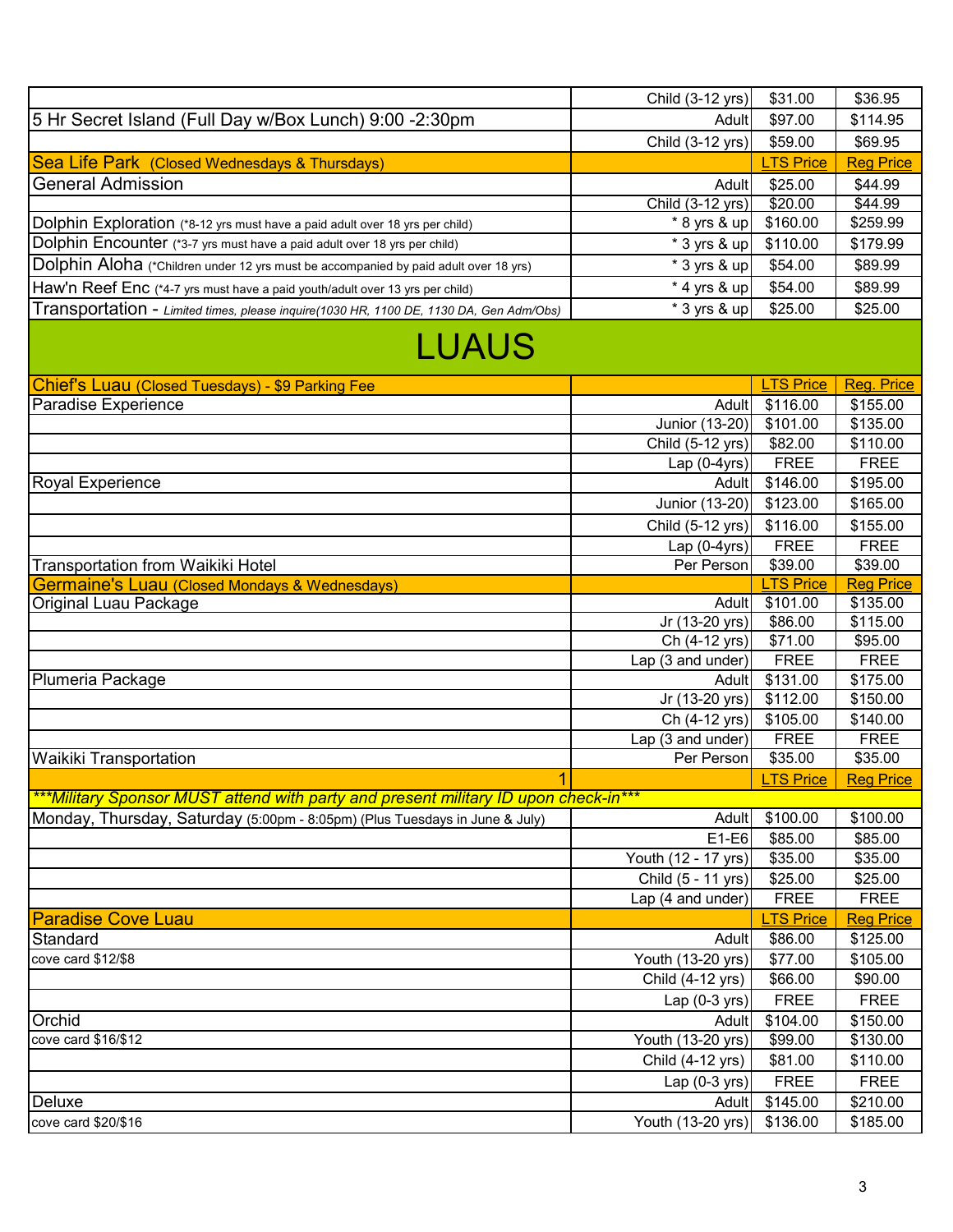|                                                                                                                                      | Child (4-12 yrs)          | \$117.00           | \$160.00           |
|--------------------------------------------------------------------------------------------------------------------------------------|---------------------------|--------------------|--------------------|
|                                                                                                                                      | Lap $(0-3$ yrs)           | <b>FREE</b>        | <b>FREE</b>        |
| Transportation from Waikiki Hotel                                                                                                    | Per Person (4&up)         | \$35.00            | \$35.00            |
| Polynesian Cultural Center (closed Wednesdays & Sundays)                                                                             |                           | <b>LTS Price</b>   | <b>Reg Price</b>   |
| Children 3 & under are considered lap child & will have no seat for dinner or show.                                                  |                           |                    |                    |
| *Exclusive Gateway Buffet Package - Entry from 12:45pm                                                                               | Adult                     | \$111.00           | \$139.95           |
|                                                                                                                                      | Child (4-11 yrs)          | \$89.00            | \$111.96           |
| *Islands of Polynesia Adm & HA Show (No meal) - Entry from 12:45pm                                                                   | Adult                     | \$95.00            | \$119.95           |
|                                                                                                                                      | Child (4-11 yrs)          | \$76.00            | \$95.96            |
| HA Show Only - Entry from 6:00pm - Book day of event                                                                                 | <b>Adult</b>              | \$71.00            | \$89.95            |
| Islands of Polynesia - Entry from 12:45pm                                                                                            | Child (4-11 yrs)<br>Adult | \$57.00<br>\$55.00 | \$71.96<br>\$69.95 |
|                                                                                                                                      | Child (4-11 yrs)          | \$44.00            | \$55.96            |
| Adventure Admission - (3 Hr Island of Polynesia Admission)                                                                           | Adult                     | \$43.00            | \$53.95            |
|                                                                                                                                      | Child (4-11 yrs)          | \$34.00            | \$43.16            |
| *Motor Coach Transportation (Only for * Packages)                                                                                    | Ages 4 yrs and up         | \$25.00            | \$25.00            |
| *Circle Island Transportation (0730-0800) - add on to Exclusive Packages                                                             | Ages 4 yrs and up         | \$75.00            | \$75.00            |
|                                                                                                                                      |                           |                    |                    |
| <b>LAND TOURS</b>                                                                                                                    |                           |                    |                    |
| <b>Oahu Nature Tours</b>                                                                                                             |                           | <b>LTS Price</b>   | <b>Reg Price</b>   |
| #3 Ultimate Circle Island Adventure w/Waimea Falls (Mon-Fri 0730 -1745)                                                              | Per Person                | \$112.00           | \$139.00           |
|                                                                                                                                      |                           |                    |                    |
| <b>Roberts Hawaii - Oahu Land Tours</b>                                                                                              |                           | <b>LTS Price</b>   | <b>Reg Price</b>   |
| **First & last name of each guest required                                                                                           |                           |                    |                    |
| Oahu - Grand Circle Island Tour                                                                                                      | Adult                     | \$91.00            | \$115.54           |
| *Operates Sun/Mon/Tues/Thurs/Fri/Sat                                                                                                 | Child (4-11 yrs)          | \$73.00            | \$92.22            |
| Oahu - USS Arizona, Pearl Harbor, Honolulu City Tour                                                                                 | Adult                     | \$50.00            | \$63.60            |
| *Operates Tues/Wed/Thurs/Fri/Sat                                                                                                     | Child (4-11 yrs)          | \$32.00            | \$40.28            |
| Oahu - Stars & Stripes Tour                                                                                                          | Adult                     | \$107.00           | \$128.80           |
| *Operates Daily                                                                                                                      | Child (4-11 yrs)          | \$81.00            | \$97.39            |
| AIR & HELICOPTER TOURS                                                                                                               |                           |                    |                    |
| Mr. Bills Original Glider Rides (ages 5+) (Wednesdays & Saturdays ONLY)                                                              |                           | <b>LTS Price</b>   | <b>Reg Price</b>   |
| Glider Ride - Single Pass (270 lb max/seat is 28" wide, 6'5" max height)                                                             | Per Person                | \$99.00            | \$136.13           |
| Glider Ride - Double Passenger (360 lb max total weight)                                                                             | Per 2 Pax                 | \$155.00           | \$198.95           |
| Glider Ride - Single Pax with Mini Lesson                                                                                            | Per Person                | \$125.00           | \$162.30           |
| Single Pax - LoopDLoop Aerobatic (210 lb max weight & 6'1" max height)                                                               | Per Person                | \$165.00           | \$198.95           |
| *All rides are approx. 15 minutes long, ht/wt restrictions apply                                                                     |                           |                    |                    |
| Magnum Helicopters (formally Makani Kai Helicopeter)                                                                                 |                           | <b>LTS Price</b>   | <b>Reg Price</b>   |
| ** minimum age 5-12 one child per tour, 12 by door off with accompany adult ***                                                      |                           |                    |                    |
| First Class Seating (min 2 pax w/combined weight no more than 345 lbs.)                                                              | Per Person                | \$325.00           | \$365.00           |
| <b>Open Seating</b>                                                                                                                  | Per Person                | \$290.00           | \$325.00           |
| Comfort Seating (Capacity Seat: Passengers between 250-300 lbs)                                                                      | Add'l Per Person          | \$100.00           | \$100.00           |
| <b>Rainbow Helicopters (Novictor Aviation)</b>                                                                                       |                           | <b>LTS Price</b>   | <b>Reg Price</b>   |
| **Children 2 & under fly for free on an adult's lap. Must arrive 45 minutes prior to flight time. No cancellation under 48 hours.*** |                           |                    |                    |
| Royal Crown of Oahu - 60 minutes                                                                                                     | Per Person                | \$314.00           | \$375.00           |
| Additional Weight & Balance Fee for pax 260 - 279 lbs                                                                                | Add'l Per Person          | \$157.00           | \$187.50           |
| Additional Weight & Balance Fee for pax 280+ lbs                                                                                     | Add'l Per Person          | \$314.00           | \$375.00           |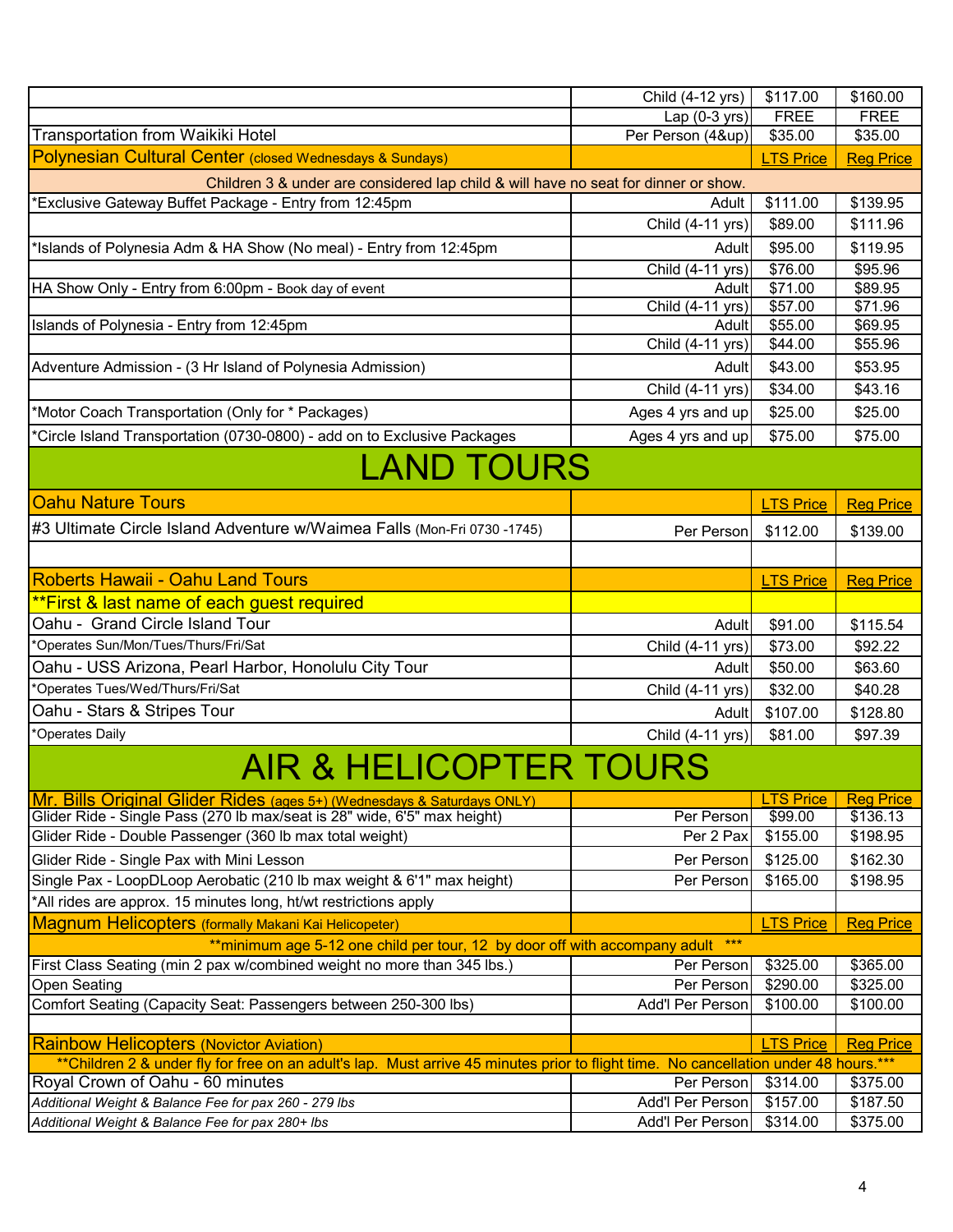| Isle Sights Unseen - 45 minutes                                                                                         | Per Person<br>Add'l Per Person | \$270.00             | \$325.00             |
|-------------------------------------------------------------------------------------------------------------------------|--------------------------------|----------------------|----------------------|
| Additional Weight & Balance Fee for pax 260 - 279 lbs<br>Additional Weight & Balance Fee for pax 280+ lbs               | Add'l Per Person               | \$135.00             | \$162.50             |
|                                                                                                                         |                                | \$270.00             | \$325.00             |
| Path to Pali Passage - 30 minutes                                                                                       | Per Person<br>Add'l Per Person | \$230.00<br>\$115.00 | \$275.00<br>\$137.50 |
| Additional Weight & Balance Fee for pax 260 - 279 lbs                                                                   | Add'l Per Person               |                      |                      |
| Additional Weight & Balance Fee for pax 280+ Ibs<br>City By The Sea - 20 minutes                                        | Per Person                     | \$230.00<br>\$190.00 | \$275.00<br>\$240.00 |
| Additional Weight & Balance Fee for pax 260 - 279 lbs                                                                   | Add'l Per Person               | \$95.00              | \$120.00             |
| Additional Weight & Balance Fee for pax 280+ lbs                                                                        | Add'l Per Person               | \$190.00             | \$240.00             |
| Waikiki Sunset - 50 minutes (23 Oct thru 7 Jan)                                                                         | Per Person                     | \$294.00             | \$350.00             |
| Additional Weight & Balance Fee for pax 260 - 279 lbs                                                                   | Add'l Per Person               | \$147.00             | \$175.00             |
| Additional Weight & Balance Fee for pax 280+ lbs                                                                        | Add'l Per Person               | \$294.00             | \$350.00             |
| Reschedule Fee (charged 24 - 48 hours in advance)                                                                       | Per Person                     | \$50.00              | \$50.00              |
| <b>Tour Video</b>                                                                                                       | Per Person                     | \$69.00              | \$69.00              |
|                                                                                                                         |                                |                      |                      |
| <b>SPORT FISHING</b>                                                                                                    |                                |                      |                      |
| <b>Aikane Sportfishing</b>                                                                                              |                                | <b>LTS Price</b>     | Reg. Price           |
| <b>Deep Sea Fishing</b>                                                                                                 |                                |                      |                      |
| 4 Hour Charter Exclusive                                                                                                | Max 6 ppl                      | \$644.00             | \$650.00             |
| 6 Hour Charter Exclusive                                                                                                | Max 6 ppl                      | \$683.00             | \$690.00             |
| 8 Hour Charter Exclusive                                                                                                | Max 6 ppl                      | \$782.00             | \$790.00             |
| 10 Hour Charter Exclusive                                                                                               | Max 6 ppl                      | \$881.00             | \$890.00             |
| <b>Shallow Water / Bottom Fishing</b>                                                                                   |                                |                      |                      |
| 4 Hour Charter Exclusive                                                                                                | Max 6 ppl                      | \$545.00             | \$550.00             |
| 6 Hour Charter Exclusive                                                                                                | Max 6 ppl                      | \$594.00             | \$600.00             |
|                                                                                                                         |                                |                      |                      |
|                                                                                                                         |                                |                      |                      |
| 8 Hour Charter Exclusive                                                                                                | Max 6 ppl                      | \$669.00             | \$675.00             |
| <b>Whipsaw Sportfishing</b>                                                                                             |                                | <b>LTS Price</b>     | Reg. Price           |
| * All charters include ice, fishing license and fishing equipment. Customer will need to bring food, drinks & sunscreen |                                |                      |                      |
| * Parking at Kewalo Basin is \$10 for the day                                                                           |                                |                      |                      |
| Exclusive Full Day Charter 8-9 hr                                                                                       |                                | Max 6 ppl \$1,282.00 | \$1,354.00           |
| Exclusive 3/4 Day Charter 6 hr                                                                                          |                                | Max 6 ppl \$1,183.00 | \$1,249.00           |
| Exclusive Half Day Charter 4 hr                                                                                         |                                | Max 6 ppl \$1,083.00 | \$1,144.00           |
| Share Half Day Charter 4 hr                                                                                             | Per Person                     | \$232.00             | \$245.00             |
| Share Full Day Charter 8-9 hr                                                                                           | Per Person \$260.00            |                      | \$275.00             |
| <b>WATER ACTIVITIES</b>                                                                                                 |                                |                      |                      |
| <b>All Hawaii Cruises</b>                                                                                               |                                | <b>LTS Price</b>     | <b>Reg Price</b>     |
| Captain BOB's Picnic Sail                                                                                               | Adult                          | \$141.00             | \$168.59             |
|                                                                                                                         |                                | \$122.00             |                      |
|                                                                                                                         | Child (3-11)                   | <b>LTS Price</b>     | \$145.56             |
| <b>Atlantis Submarine</b>                                                                                               |                                |                      | <b>Reg Price</b>     |
| Located at the Hilton Hawaiian Village Hotel. Check in at Atlantis Submarine Kiosk.                                     |                                |                      |                      |
| Undersea Adventure Submarine Dive - Daily                                                                               | Adult                          | \$71.50              | \$143.00             |
| 9:00, 10:00, 11:00, 12:00, 1:00, & 2:00pm                                                                               | Child (36" to 12 yrs)          | \$33.00              | \$66.00              |
| Diamond Head Parasail & Watersports DBA Jet Ski Oahu                                                                    |                                | <b>LTS Price</b>     | <b>Reg Price</b>     |
| *Must present a valid credit card upon check in                                                                         |                                |                      |                      |
| Tandem Jet Ski (Passenger must be age 7 yrs+)                                                                           | Per Person                     | \$73.00              | \$79.80              |
| Solo Jet Ski (Age 16+ to operate Jet Ski - sign waiver)                                                                 | Age 16+                        | \$108.00             | \$118.20             |
| Observer (Jet Ski only)                                                                                                 | Per Person                     | \$43.50              | \$44.69              |
| Flyboarding - 30 minute flight<br>Flyboarding - 1 hour flight                                                           | Per Person                     | \$219.00             | \$240.84             |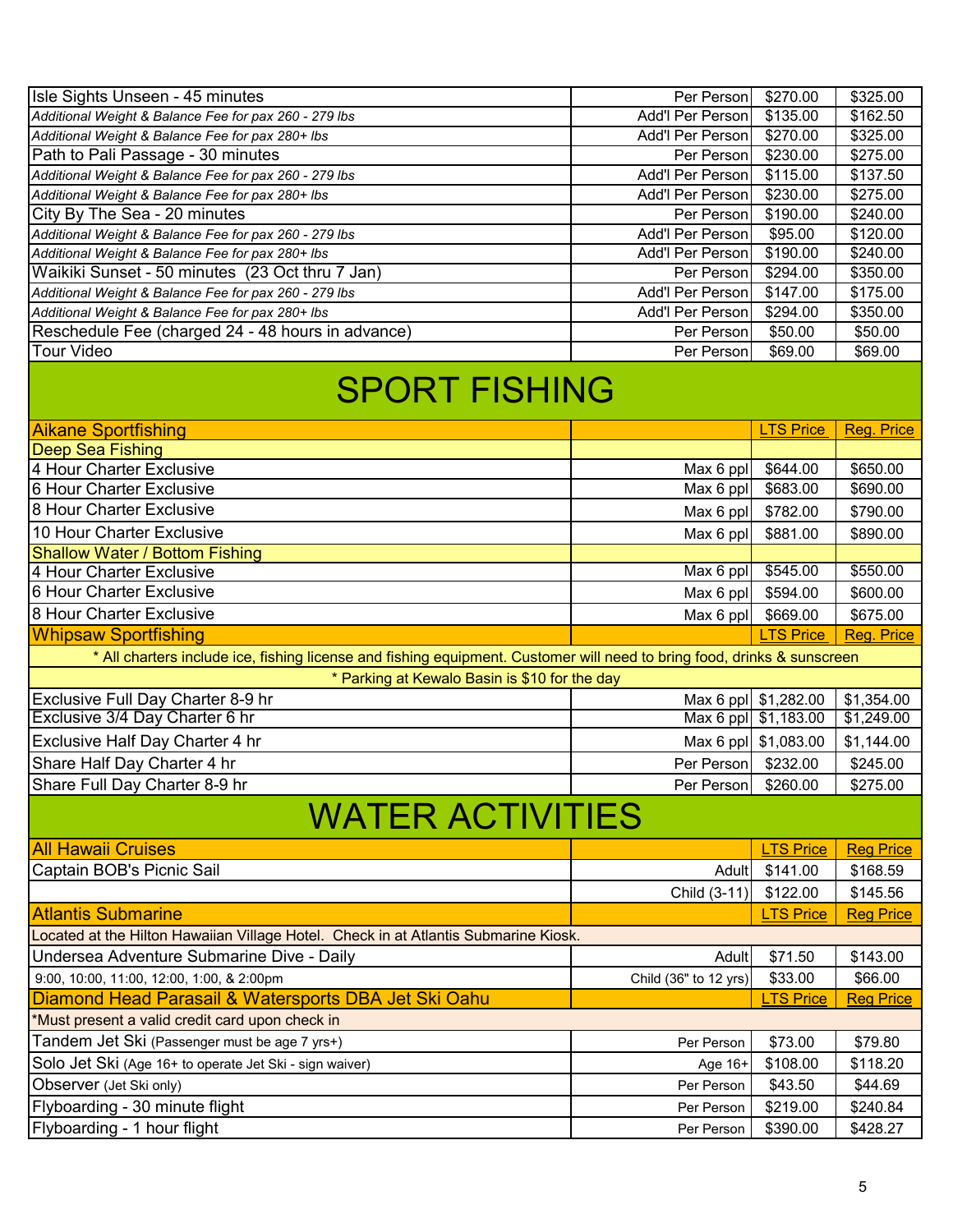| ** Requirement of all snorkel tour - MUST bring your own snorkel gear**<br>\$87.00<br>Adult<br>\$107.62<br>\$57.00<br>Child (4-12 yrs)<br>\$70.66<br>\$131.00<br>\$161.98<br>Adult<br>*Includes deli style lunch, unlimited non-alcoholic drinks, 2 free bar drinks<br>Child (4-12 yrs)<br>\$107.62<br>\$87.00<br>Kewalo Panorama Sail (3:00 - 4:30pm) Available May - November 2022<br>\$66.00<br>\$81.53<br>Adult<br>Child (4-12 yrs)<br>\$44.00<br>\$54.36<br>Kewalo Sunset Sail (5:00-6:30pm) Daily, except Fridays<br>\$87.00<br>\$107.62<br>Adult<br>\$57.00<br>Child (4-12 yrs)<br>\$70.66<br>Kewalo AM Whale Watch (8:00 - 10:00am) Available Dec 2022 - Apr 2023<br>\$87.00<br>\$107.62<br>Adult<br>Child (4-12 yrs)<br>\$57.00<br>\$70.66<br>Kewalo PM Whale Watch (3:00 - 4:30pm) Available Dec 2022 - Apr 2023<br>\$66.00<br>\$81.53<br>Adult<br>Child (4-12 yrs)<br>\$44.00<br>\$54.36<br>Kewalo Waikiki Fireworks Sail (6:00 - 8:00pm) Fridays only<br>\$140.00<br>\$172.85<br>Adult<br>Child (4-12 yrs)<br>\$87.00<br>\$107.62<br>Waianae Harbor, West Oahu<br>West Dolphin Snorkel Sail (9:00 - 12:00pm)<br>\$131.00<br>\$161.98<br>Adult<br>\$87.00<br>\$107.62<br>Child (4-12 yrs)<br>\$87.00<br>\$107.62<br>Adult<br>Child (4-12 yrs)<br>\$57.00<br>\$70.66<br>\$87.00<br>\$107.62<br>Adult<br>Child (4-12 yrs)<br>\$57.00<br>\$70.66<br>West Ocean Playground (1:00 - 3:30pm) Daily, except Mondays: May - November<br>\$87.00<br>\$107.62<br>Adult<br>$\overline{Child}$ (4-12 yrs)<br>\$57.00<br>\$70.66<br>West Sunset Sail (5:30 - 7:30pm) Monday - Friday<br>\$107.62<br>\$87.00<br>Adult<br>(Summer 5:30-7:30pm Mon-Fri) (Winter 5:00-7:00pm Mon, Wed, Fri) Sept - Mid-Nov<br>Child (4-12 yrs)<br>\$57.00<br>\$70.66<br>SPIRIT OF ALOHA: Port Waikki Cruises - Hilton Hawaiian Village<br>\$156.00<br>Hilton Turtle Snorkel with Lunch (10:30am-1:00pm) Daily, except Wednesday<br>Adult<br>\$192.42<br>\$78.00<br>\$96.21<br>Child (4-12 yrs)<br>Hilton Turtle Reef Snorkel (1:30pm - 4pm) Daily<br>\$126.00<br>\$155.46<br>Adult<br>Child $(4-12 \text{ yrs})$<br>\$63.00<br>\$77.73<br>\$43.50<br>\$53.81<br>Hilton Adventure Sail (9:00 - 10:00am) Sunday & Thursday<br>Adult<br>Child (4-12 yrs)<br>\$22.00<br>\$27.18<br>\$122.00<br>\$151.11<br>Hilton Sunset Sail (5:30 - 7:00pm) Daily, except Fridays<br>Adult<br>\$58.00<br>\$71.75<br>Child (4-12 yrs)<br>\$182.00<br>Adult<br>\$209.27<br>Hilton Fireworks Sail (6:00 - 8:00pm) Fridays | <b>Hawaii Nautical</b>                                                      |                  | <b>LTS Price</b> | Reg. Price |
|--------------------------------------------------------------------------------------------------------------------------------------------------------------------------------------------------------------------------------------------------------------------------------------------------------------------------------------------------------------------------------------------------------------------------------------------------------------------------------------------------------------------------------------------------------------------------------------------------------------------------------------------------------------------------------------------------------------------------------------------------------------------------------------------------------------------------------------------------------------------------------------------------------------------------------------------------------------------------------------------------------------------------------------------------------------------------------------------------------------------------------------------------------------------------------------------------------------------------------------------------------------------------------------------------------------------------------------------------------------------------------------------------------------------------------------------------------------------------------------------------------------------------------------------------------------------------------------------------------------------------------------------------------------------------------------------------------------------------------------------------------------------------------------------------------------------------------------------------------------------------------------------------------------------------------------------------------------------------------------------------------------------------------------------------------------------------------------------------------------------------------------------------------------------------------------------------------------------------------------------------------------------------------------------------------------------------------------------------------------------------------------------------------------------------------------------------------------------------------|-----------------------------------------------------------------------------|------------------|------------------|------------|
|                                                                                                                                                                                                                                                                                                                                                                                                                                                                                                                                                                                                                                                                                                                                                                                                                                                                                                                                                                                                                                                                                                                                                                                                                                                                                                                                                                                                                                                                                                                                                                                                                                                                                                                                                                                                                                                                                                                                                                                                                                                                                                                                                                                                                                                                                                                                                                                                                                                                                |                                                                             |                  |                  |            |
|                                                                                                                                                                                                                                                                                                                                                                                                                                                                                                                                                                                                                                                                                                                                                                                                                                                                                                                                                                                                                                                                                                                                                                                                                                                                                                                                                                                                                                                                                                                                                                                                                                                                                                                                                                                                                                                                                                                                                                                                                                                                                                                                                                                                                                                                                                                                                                                                                                                                                | <b>Kewalo Basin Harbor</b>                                                  |                  |                  |            |
|                                                                                                                                                                                                                                                                                                                                                                                                                                                                                                                                                                                                                                                                                                                                                                                                                                                                                                                                                                                                                                                                                                                                                                                                                                                                                                                                                                                                                                                                                                                                                                                                                                                                                                                                                                                                                                                                                                                                                                                                                                                                                                                                                                                                                                                                                                                                                                                                                                                                                | KewaloTurtle Morning Snorkel Sail (Fri - Wed: Available May - Nov)          |                  |                  |            |
|                                                                                                                                                                                                                                                                                                                                                                                                                                                                                                                                                                                                                                                                                                                                                                                                                                                                                                                                                                                                                                                                                                                                                                                                                                                                                                                                                                                                                                                                                                                                                                                                                                                                                                                                                                                                                                                                                                                                                                                                                                                                                                                                                                                                                                                                                                                                                                                                                                                                                |                                                                             |                  |                  |            |
|                                                                                                                                                                                                                                                                                                                                                                                                                                                                                                                                                                                                                                                                                                                                                                                                                                                                                                                                                                                                                                                                                                                                                                                                                                                                                                                                                                                                                                                                                                                                                                                                                                                                                                                                                                                                                                                                                                                                                                                                                                                                                                                                                                                                                                                                                                                                                                                                                                                                                | Kewalo Turtle Mid-Day Snorkel Sail w/Lunch* (Daily - Available year-around) |                  |                  |            |
|                                                                                                                                                                                                                                                                                                                                                                                                                                                                                                                                                                                                                                                                                                                                                                                                                                                                                                                                                                                                                                                                                                                                                                                                                                                                                                                                                                                                                                                                                                                                                                                                                                                                                                                                                                                                                                                                                                                                                                                                                                                                                                                                                                                                                                                                                                                                                                                                                                                                                |                                                                             |                  |                  |            |
|                                                                                                                                                                                                                                                                                                                                                                                                                                                                                                                                                                                                                                                                                                                                                                                                                                                                                                                                                                                                                                                                                                                                                                                                                                                                                                                                                                                                                                                                                                                                                                                                                                                                                                                                                                                                                                                                                                                                                                                                                                                                                                                                                                                                                                                                                                                                                                                                                                                                                |                                                                             |                  |                  |            |
|                                                                                                                                                                                                                                                                                                                                                                                                                                                                                                                                                                                                                                                                                                                                                                                                                                                                                                                                                                                                                                                                                                                                                                                                                                                                                                                                                                                                                                                                                                                                                                                                                                                                                                                                                                                                                                                                                                                                                                                                                                                                                                                                                                                                                                                                                                                                                                                                                                                                                |                                                                             |                  |                  |            |
|                                                                                                                                                                                                                                                                                                                                                                                                                                                                                                                                                                                                                                                                                                                                                                                                                                                                                                                                                                                                                                                                                                                                                                                                                                                                                                                                                                                                                                                                                                                                                                                                                                                                                                                                                                                                                                                                                                                                                                                                                                                                                                                                                                                                                                                                                                                                                                                                                                                                                |                                                                             |                  |                  |            |
|                                                                                                                                                                                                                                                                                                                                                                                                                                                                                                                                                                                                                                                                                                                                                                                                                                                                                                                                                                                                                                                                                                                                                                                                                                                                                                                                                                                                                                                                                                                                                                                                                                                                                                                                                                                                                                                                                                                                                                                                                                                                                                                                                                                                                                                                                                                                                                                                                                                                                |                                                                             |                  |                  |            |
|                                                                                                                                                                                                                                                                                                                                                                                                                                                                                                                                                                                                                                                                                                                                                                                                                                                                                                                                                                                                                                                                                                                                                                                                                                                                                                                                                                                                                                                                                                                                                                                                                                                                                                                                                                                                                                                                                                                                                                                                                                                                                                                                                                                                                                                                                                                                                                                                                                                                                |                                                                             |                  |                  |            |
|                                                                                                                                                                                                                                                                                                                                                                                                                                                                                                                                                                                                                                                                                                                                                                                                                                                                                                                                                                                                                                                                                                                                                                                                                                                                                                                                                                                                                                                                                                                                                                                                                                                                                                                                                                                                                                                                                                                                                                                                                                                                                                                                                                                                                                                                                                                                                                                                                                                                                |                                                                             |                  |                  |            |
|                                                                                                                                                                                                                                                                                                                                                                                                                                                                                                                                                                                                                                                                                                                                                                                                                                                                                                                                                                                                                                                                                                                                                                                                                                                                                                                                                                                                                                                                                                                                                                                                                                                                                                                                                                                                                                                                                                                                                                                                                                                                                                                                                                                                                                                                                                                                                                                                                                                                                |                                                                             |                  |                  |            |
|                                                                                                                                                                                                                                                                                                                                                                                                                                                                                                                                                                                                                                                                                                                                                                                                                                                                                                                                                                                                                                                                                                                                                                                                                                                                                                                                                                                                                                                                                                                                                                                                                                                                                                                                                                                                                                                                                                                                                                                                                                                                                                                                                                                                                                                                                                                                                                                                                                                                                |                                                                             |                  |                  |            |
|                                                                                                                                                                                                                                                                                                                                                                                                                                                                                                                                                                                                                                                                                                                                                                                                                                                                                                                                                                                                                                                                                                                                                                                                                                                                                                                                                                                                                                                                                                                                                                                                                                                                                                                                                                                                                                                                                                                                                                                                                                                                                                                                                                                                                                                                                                                                                                                                                                                                                |                                                                             |                  |                  |            |
|                                                                                                                                                                                                                                                                                                                                                                                                                                                                                                                                                                                                                                                                                                                                                                                                                                                                                                                                                                                                                                                                                                                                                                                                                                                                                                                                                                                                                                                                                                                                                                                                                                                                                                                                                                                                                                                                                                                                                                                                                                                                                                                                                                                                                                                                                                                                                                                                                                                                                |                                                                             |                  |                  |            |
|                                                                                                                                                                                                                                                                                                                                                                                                                                                                                                                                                                                                                                                                                                                                                                                                                                                                                                                                                                                                                                                                                                                                                                                                                                                                                                                                                                                                                                                                                                                                                                                                                                                                                                                                                                                                                                                                                                                                                                                                                                                                                                                                                                                                                                                                                                                                                                                                                                                                                |                                                                             |                  |                  |            |
|                                                                                                                                                                                                                                                                                                                                                                                                                                                                                                                                                                                                                                                                                                                                                                                                                                                                                                                                                                                                                                                                                                                                                                                                                                                                                                                                                                                                                                                                                                                                                                                                                                                                                                                                                                                                                                                                                                                                                                                                                                                                                                                                                                                                                                                                                                                                                                                                                                                                                |                                                                             |                  |                  |            |
|                                                                                                                                                                                                                                                                                                                                                                                                                                                                                                                                                                                                                                                                                                                                                                                                                                                                                                                                                                                                                                                                                                                                                                                                                                                                                                                                                                                                                                                                                                                                                                                                                                                                                                                                                                                                                                                                                                                                                                                                                                                                                                                                                                                                                                                                                                                                                                                                                                                                                |                                                                             |                  |                  |            |
|                                                                                                                                                                                                                                                                                                                                                                                                                                                                                                                                                                                                                                                                                                                                                                                                                                                                                                                                                                                                                                                                                                                                                                                                                                                                                                                                                                                                                                                                                                                                                                                                                                                                                                                                                                                                                                                                                                                                                                                                                                                                                                                                                                                                                                                                                                                                                                                                                                                                                | West Wildlife Watch (No Snorkel) (8:00 - 10:00am or 10:45 - 12:45pm)        |                  |                  |            |
|                                                                                                                                                                                                                                                                                                                                                                                                                                                                                                                                                                                                                                                                                                                                                                                                                                                                                                                                                                                                                                                                                                                                                                                                                                                                                                                                                                                                                                                                                                                                                                                                                                                                                                                                                                                                                                                                                                                                                                                                                                                                                                                                                                                                                                                                                                                                                                                                                                                                                |                                                                             |                  |                  |            |
|                                                                                                                                                                                                                                                                                                                                                                                                                                                                                                                                                                                                                                                                                                                                                                                                                                                                                                                                                                                                                                                                                                                                                                                                                                                                                                                                                                                                                                                                                                                                                                                                                                                                                                                                                                                                                                                                                                                                                                                                                                                                                                                                                                                                                                                                                                                                                                                                                                                                                | West Whale Watch (1:30 - 3:30pm) Available Dec 2022 - Apr 2023              |                  |                  |            |
|                                                                                                                                                                                                                                                                                                                                                                                                                                                                                                                                                                                                                                                                                                                                                                                                                                                                                                                                                                                                                                                                                                                                                                                                                                                                                                                                                                                                                                                                                                                                                                                                                                                                                                                                                                                                                                                                                                                                                                                                                                                                                                                                                                                                                                                                                                                                                                                                                                                                                |                                                                             |                  |                  |            |
|                                                                                                                                                                                                                                                                                                                                                                                                                                                                                                                                                                                                                                                                                                                                                                                                                                                                                                                                                                                                                                                                                                                                                                                                                                                                                                                                                                                                                                                                                                                                                                                                                                                                                                                                                                                                                                                                                                                                                                                                                                                                                                                                                                                                                                                                                                                                                                                                                                                                                |                                                                             |                  |                  |            |
|                                                                                                                                                                                                                                                                                                                                                                                                                                                                                                                                                                                                                                                                                                                                                                                                                                                                                                                                                                                                                                                                                                                                                                                                                                                                                                                                                                                                                                                                                                                                                                                                                                                                                                                                                                                                                                                                                                                                                                                                                                                                                                                                                                                                                                                                                                                                                                                                                                                                                |                                                                             |                  |                  |            |
|                                                                                                                                                                                                                                                                                                                                                                                                                                                                                                                                                                                                                                                                                                                                                                                                                                                                                                                                                                                                                                                                                                                                                                                                                                                                                                                                                                                                                                                                                                                                                                                                                                                                                                                                                                                                                                                                                                                                                                                                                                                                                                                                                                                                                                                                                                                                                                                                                                                                                |                                                                             |                  |                  |            |
|                                                                                                                                                                                                                                                                                                                                                                                                                                                                                                                                                                                                                                                                                                                                                                                                                                                                                                                                                                                                                                                                                                                                                                                                                                                                                                                                                                                                                                                                                                                                                                                                                                                                                                                                                                                                                                                                                                                                                                                                                                                                                                                                                                                                                                                                                                                                                                                                                                                                                |                                                                             |                  |                  |            |
|                                                                                                                                                                                                                                                                                                                                                                                                                                                                                                                                                                                                                                                                                                                                                                                                                                                                                                                                                                                                                                                                                                                                                                                                                                                                                                                                                                                                                                                                                                                                                                                                                                                                                                                                                                                                                                                                                                                                                                                                                                                                                                                                                                                                                                                                                                                                                                                                                                                                                |                                                                             |                  |                  |            |
|                                                                                                                                                                                                                                                                                                                                                                                                                                                                                                                                                                                                                                                                                                                                                                                                                                                                                                                                                                                                                                                                                                                                                                                                                                                                                                                                                                                                                                                                                                                                                                                                                                                                                                                                                                                                                                                                                                                                                                                                                                                                                                                                                                                                                                                                                                                                                                                                                                                                                |                                                                             |                  |                  |            |
|                                                                                                                                                                                                                                                                                                                                                                                                                                                                                                                                                                                                                                                                                                                                                                                                                                                                                                                                                                                                                                                                                                                                                                                                                                                                                                                                                                                                                                                                                                                                                                                                                                                                                                                                                                                                                                                                                                                                                                                                                                                                                                                                                                                                                                                                                                                                                                                                                                                                                |                                                                             |                  |                  |            |
|                                                                                                                                                                                                                                                                                                                                                                                                                                                                                                                                                                                                                                                                                                                                                                                                                                                                                                                                                                                                                                                                                                                                                                                                                                                                                                                                                                                                                                                                                                                                                                                                                                                                                                                                                                                                                                                                                                                                                                                                                                                                                                                                                                                                                                                                                                                                                                                                                                                                                |                                                                             |                  |                  |            |
|                                                                                                                                                                                                                                                                                                                                                                                                                                                                                                                                                                                                                                                                                                                                                                                                                                                                                                                                                                                                                                                                                                                                                                                                                                                                                                                                                                                                                                                                                                                                                                                                                                                                                                                                                                                                                                                                                                                                                                                                                                                                                                                                                                                                                                                                                                                                                                                                                                                                                |                                                                             |                  |                  |            |
|                                                                                                                                                                                                                                                                                                                                                                                                                                                                                                                                                                                                                                                                                                                                                                                                                                                                                                                                                                                                                                                                                                                                                                                                                                                                                                                                                                                                                                                                                                                                                                                                                                                                                                                                                                                                                                                                                                                                                                                                                                                                                                                                                                                                                                                                                                                                                                                                                                                                                |                                                                             |                  |                  |            |
|                                                                                                                                                                                                                                                                                                                                                                                                                                                                                                                                                                                                                                                                                                                                                                                                                                                                                                                                                                                                                                                                                                                                                                                                                                                                                                                                                                                                                                                                                                                                                                                                                                                                                                                                                                                                                                                                                                                                                                                                                                                                                                                                                                                                                                                                                                                                                                                                                                                                                |                                                                             |                  |                  |            |
|                                                                                                                                                                                                                                                                                                                                                                                                                                                                                                                                                                                                                                                                                                                                                                                                                                                                                                                                                                                                                                                                                                                                                                                                                                                                                                                                                                                                                                                                                                                                                                                                                                                                                                                                                                                                                                                                                                                                                                                                                                                                                                                                                                                                                                                                                                                                                                                                                                                                                |                                                                             |                  |                  |            |
|                                                                                                                                                                                                                                                                                                                                                                                                                                                                                                                                                                                                                                                                                                                                                                                                                                                                                                                                                                                                                                                                                                                                                                                                                                                                                                                                                                                                                                                                                                                                                                                                                                                                                                                                                                                                                                                                                                                                                                                                                                                                                                                                                                                                                                                                                                                                                                                                                                                                                |                                                                             |                  |                  |            |
|                                                                                                                                                                                                                                                                                                                                                                                                                                                                                                                                                                                                                                                                                                                                                                                                                                                                                                                                                                                                                                                                                                                                                                                                                                                                                                                                                                                                                                                                                                                                                                                                                                                                                                                                                                                                                                                                                                                                                                                                                                                                                                                                                                                                                                                                                                                                                                                                                                                                                |                                                                             | Child (4-12 yrs) | \$91.00          | \$104.91   |
| <b>LTS Price</b><br><b>Reg Price</b>                                                                                                                                                                                                                                                                                                                                                                                                                                                                                                                                                                                                                                                                                                                                                                                                                                                                                                                                                                                                                                                                                                                                                                                                                                                                                                                                                                                                                                                                                                                                                                                                                                                                                                                                                                                                                                                                                                                                                                                                                                                                                                                                                                                                                                                                                                                                                                                                                                           | <b>Hawaiian Parasail</b>                                                    |                  |                  |            |
| *Must be at least 5 years old. Pregnant women, those who have had recent surgeries/injuries are not permitted to participate.                                                                                                                                                                                                                                                                                                                                                                                                                                                                                                                                                                                                                                                                                                                                                                                                                                                                                                                                                                                                                                                                                                                                                                                                                                                                                                                                                                                                                                                                                                                                                                                                                                                                                                                                                                                                                                                                                                                                                                                                                                                                                                                                                                                                                                                                                                                                                  |                                                                             |                  |                  |            |
| Per Person<br>\$87.96<br>\$70.00                                                                                                                                                                                                                                                                                                                                                                                                                                                                                                                                                                                                                                                                                                                                                                                                                                                                                                                                                                                                                                                                                                                                                                                                                                                                                                                                                                                                                                                                                                                                                                                                                                                                                                                                                                                                                                                                                                                                                                                                                                                                                                                                                                                                                                                                                                                                                                                                                                               | Parasail 800ft (8 min)                                                      |                  |                  |            |
| Per Person<br>\$78.00<br>\$98.43                                                                                                                                                                                                                                                                                                                                                                                                                                                                                                                                                                                                                                                                                                                                                                                                                                                                                                                                                                                                                                                                                                                                                                                                                                                                                                                                                                                                                                                                                                                                                                                                                                                                                                                                                                                                                                                                                                                                                                                                                                                                                                                                                                                                                                                                                                                                                                                                                                               | Parasail 1000ft (10 min)                                                    |                  |                  |            |
|                                                                                                                                                                                                                                                                                                                                                                                                                                                                                                                                                                                                                                                                                                                                                                                                                                                                                                                                                                                                                                                                                                                                                                                                                                                                                                                                                                                                                                                                                                                                                                                                                                                                                                                                                                                                                                                                                                                                                                                                                                                                                                                                                                                                                                                                                                                                                                                                                                                                                |                                                                             |                  |                  |            |
| <b>LTS Price</b><br><b>Reg Price</b>                                                                                                                                                                                                                                                                                                                                                                                                                                                                                                                                                                                                                                                                                                                                                                                                                                                                                                                                                                                                                                                                                                                                                                                                                                                                                                                                                                                                                                                                                                                                                                                                                                                                                                                                                                                                                                                                                                                                                                                                                                                                                                                                                                                                                                                                                                                                                                                                                                           | Holokai Catamaran (Welakahao Catamaran)                                     |                  |                  |            |
| *Children ages 2 and under are free, but should be noted as "infant" and included in reservations.<br>Validated Parking at Embassy Suites Hotel, \$6 for 4 hours.                                                                                                                                                                                                                                                                                                                                                                                                                                                                                                                                                                                                                                                                                                                                                                                                                                                                                                                                                                                                                                                                                                                                                                                                                                                                                                                                                                                                                                                                                                                                                                                                                                                                                                                                                                                                                                                                                                                                                                                                                                                                                                                                                                                                                                                                                                              |                                                                             |                  |                  |            |
| Turtle Canyon Adventure Snorkel Tour - 2.5 hr (9am & 12pm)<br>\$91.00<br>\$99.47<br>3 yrs and up                                                                                                                                                                                                                                                                                                                                                                                                                                                                                                                                                                                                                                                                                                                                                                                                                                                                                                                                                                                                                                                                                                                                                                                                                                                                                                                                                                                                                                                                                                                                                                                                                                                                                                                                                                                                                                                                                                                                                                                                                                                                                                                                                                                                                                                                                                                                                                               |                                                                             |                  |                  |            |
| Tradewind Sail - 1.5 hr (3pm)<br>\$48.00<br>\$52.36<br>3 yrs and up                                                                                                                                                                                                                                                                                                                                                                                                                                                                                                                                                                                                                                                                                                                                                                                                                                                                                                                                                                                                                                                                                                                                                                                                                                                                                                                                                                                                                                                                                                                                                                                                                                                                                                                                                                                                                                                                                                                                                                                                                                                                                                                                                                                                                                                                                                                                                                                                            |                                                                             |                  |                  |            |
| Tradewind Sail w/Open Bar - 1.5 hr (3pm)<br>\$67.00<br>\$73.30<br>3 yrs and up<br>(21 yrs+ for Alcoholic Drinks)                                                                                                                                                                                                                                                                                                                                                                                                                                                                                                                                                                                                                                                                                                                                                                                                                                                                                                                                                                                                                                                                                                                                                                                                                                                                                                                                                                                                                                                                                                                                                                                                                                                                                                                                                                                                                                                                                                                                                                                                                                                                                                                                                                                                                                                                                                                                                               |                                                                             |                  |                  |            |
| \$67.00<br>\$73.30<br>3 yrs and up                                                                                                                                                                                                                                                                                                                                                                                                                                                                                                                                                                                                                                                                                                                                                                                                                                                                                                                                                                                                                                                                                                                                                                                                                                                                                                                                                                                                                                                                                                                                                                                                                                                                                                                                                                                                                                                                                                                                                                                                                                                                                                                                                                                                                                                                                                                                                                                                                                             | Sunset Sail - 1.5 hr (Saturday - Thursday Nights @ 5pm)                     |                  |                  |            |
| \$67.00<br>\$73.30<br>21 yrs and up                                                                                                                                                                                                                                                                                                                                                                                                                                                                                                                                                                                                                                                                                                                                                                                                                                                                                                                                                                                                                                                                                                                                                                                                                                                                                                                                                                                                                                                                                                                                                                                                                                                                                                                                                                                                                                                                                                                                                                                                                                                                                                                                                                                                                                                                                                                                                                                                                                            | Sunset Sail - 1.5 hr (Friday Night @ 5pm)                                   |                  |                  |            |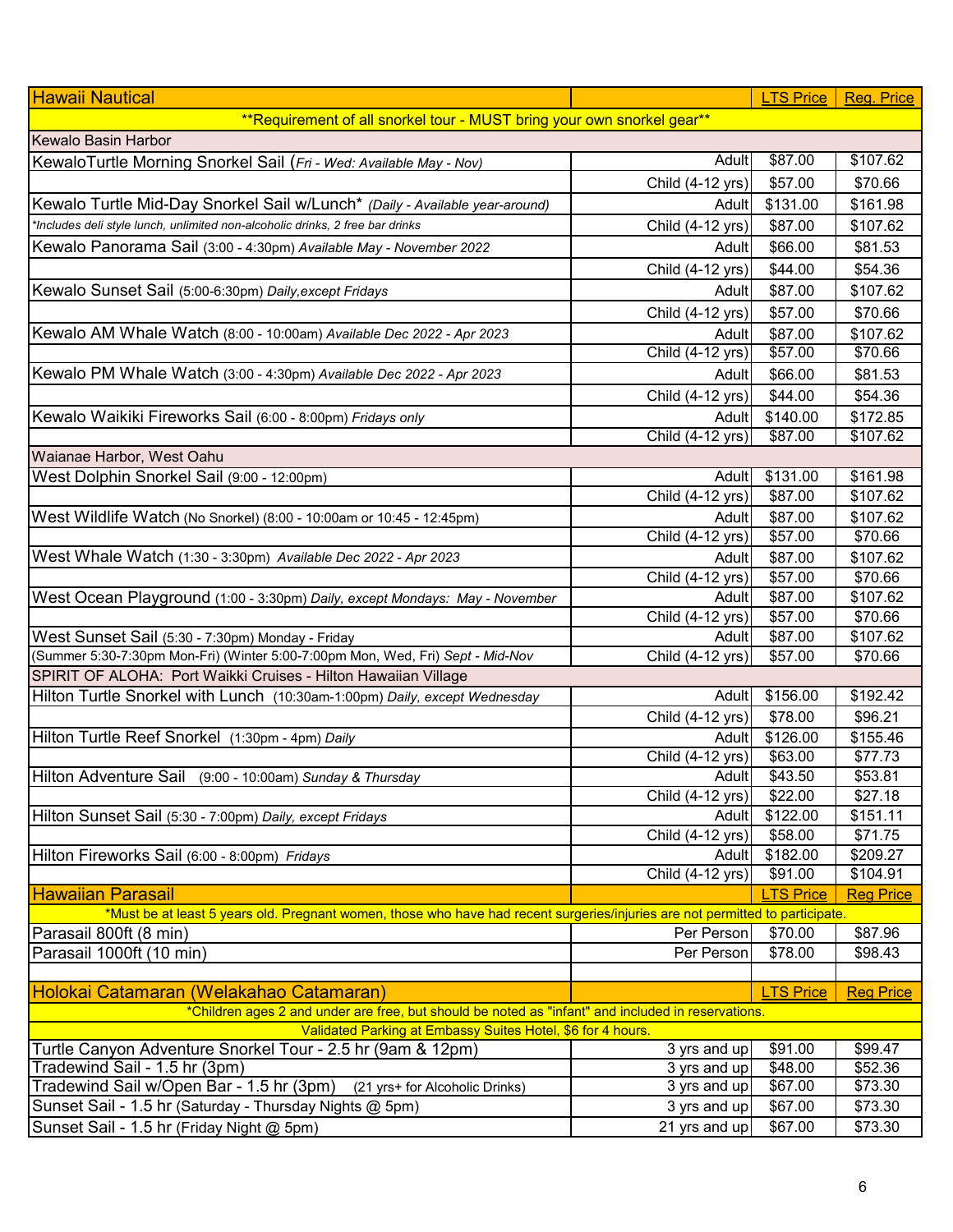| <b>Island Water Sports Hawaii</b>                                                                     |                               | <b>LTS Price</b>            | <b>Reg Price</b> |
|-------------------------------------------------------------------------------------------------------|-------------------------------|-----------------------------|------------------|
| Must be at least 4'6" in height                                                                       |                               |                             |                  |
| Bob's Submarine Scooter & Cruising Tour                                                               | 10 yrs and up                 | \$154.00                    | \$154.98         |
| Turtle Snorkeling & Cruising Maunalua Bay                                                             | 4 yrs and up                  | \$116.00                    | \$116.19         |
| Turtle Snorkeling & Cruise Maunalua Bay Tour (Rider on boat, no snorkel)                              | Infant up to 3 yrs            | \$62.50                     | \$62.83          |
|                                                                                                       |                               |                             |                  |
| <b>Iruka Hawaii dba Hawaiian Experiences</b>                                                          |                               | <b>LTS Price</b>            | <b>Reg Price</b> |
| All guest are required to wear a face mask and temperature check is require before boarding the boat. |                               |                             |                  |
| Dolphin Swim & Reef Snorkel - Waianae Boat Harbor (Morning 0730 - 1130)                               | <b>Adult</b>                  | \$159.00                    | \$199.00         |
|                                                                                                       | Rider or Child (3-12yrs)      | \$127.00                    | \$159.00         |
| Dolphin Watch & Reef Snorkel - Waianae Boat Harbor (Afternoon 1200 - 1500)                            | Adult                         | \$143.00                    | \$179.00         |
|                                                                                                       | Rider or Child (3-12yrs)      | \$111.00                    | \$139.00         |
| Waikiki Turtle Snorkel - Kewalo Basin (0730-1000 or 1030-1300)                                        | Adult                         | \$100.00                    | \$125.00         |
|                                                                                                       | Rider or Child (3-12yrs)      | \$80.00                     | \$100.00         |
| Ko'olina Ocean Adeventures                                                                            |                               | <b>LTS Price</b>            | <b>Reg Price</b> |
| C1 AM Catamaran Snorkel Sail (0830 - 1130)                                                            | Adult                         | \$104.00                    | \$169.00         |
|                                                                                                       | Child                         | \$94.00                     | \$139.00         |
|                                                                                                       | Infant up to 3 yrs            | \$28.00                     | \$40.00          |
| C1 Snorkel Sail Trans (r/t from Waikiki Hotel)                                                        | Per Person                    | \$15.00                     | \$15.00          |
| C2 PM Catamaran Snorkel Sail (1300-1600)                                                              | Adult                         | \$104.00                    | \$169.00         |
|                                                                                                       | Child                         | \$94.00                     | \$139.00         |
|                                                                                                       | Infant up to 3 yrs            | \$28.00                     | \$40.00          |
| C2 Snorkel Sail Trans (r/t from Waikiki Hotel)                                                        | Per Person                    | \$15.00                     | \$15.00          |
| C3 Catamaran Sunset Sail (Summer sail: 5pm sail, Winter sail: 4:30pm sail)                            | Adult                         | \$82.00                     | \$89.00          |
|                                                                                                       | Child                         | \$64.00                     | \$69.00          |
|                                                                                                       |                               |                             | \$40.00          |
|                                                                                                       | Infant up to 3 yrs            | \$28.00                     |                  |
|                                                                                                       |                               |                             |                  |
| <b>Makani Nui Catamaran</b>                                                                           |                               | <b>LTS Price</b>            | <b>Reg Price</b> |
| Makani Fun n' Sun Sail (8-10am, 11am-1pm, 2-4pm)                                                      | Adult                         | \$78.00                     | \$118.00         |
| *n/a on Mondays                                                                                       | Senior 63+                    | \$68.00                     | \$103.00         |
|                                                                                                       | Child (3-12 yrs)              | \$61.00                     | \$92.00          |
| Honolulu City Lights Sunset Sail (No Dinner)                                                          | Adult                         | \$78.00                     | \$118.00         |
|                                                                                                       | Senior 63+                    | \$68.00                     | \$103.00         |
|                                                                                                       | Child (3-12 yrs)              | \$61.00                     | \$92.00          |
| Friday Fireworks Sail (Includes Open Bar) Sails 7:30 - 8:30pm                                         | Adult                         | \$48.00                     | \$70.00          |
|                                                                                                       | Senior 63+                    | \$48.00                     | \$70.00          |
| <b>North Shore Catamaran</b>                                                                          | Child $(3-12 \text{ yrs})$    | \$42.00<br><b>LTS Price</b> | \$60.00          |
| Summer Dates: May 2, 2022 - Sept 30, 2022                                                             |                               |                             | <b>Reg Price</b> |
| 4 Hr Snorkel & Sail w/Lunch                                                                           | <b>Adult</b>                  | \$101.00                    | \$113.10         |
|                                                                                                       | $\overline{Child}$ (0-13 yrs) | \$81.00                     | \$91.56          |
| 3 Hr Snorkel & Sail                                                                                   | Adult                         | \$86.00                     | \$96.94          |
|                                                                                                       | Child $(0-13$ yrs)            | \$67.00                     | \$75.40          |
| Sunset Tours: May 2, 2022 - Dec 10, 2022                                                              |                               |                             |                  |
| 2 Hr Sunset Sail                                                                                      | Adult                         | \$62.00                     | \$70.01          |
|                                                                                                       | Child (0-13 yrs)              | \$48.00                     | \$53.86          |
| Fall Tours: Oct 1, 2022 - Dec 10, 2022                                                                |                               |                             |                  |
| 2 Hr Ocean Seafari                                                                                    | <b>Adult</b>                  | \$58.00                     | \$64.63          |
|                                                                                                       | Child (0-13 yrs)              | \$43.00                     | \$48.47          |
| Winter Tours: Dec 11, 2021 - May 1, 2022                                                              |                               |                             |                  |
| 2.5 Hr Whale Watch                                                                                    | <b>Adult</b>                  | \$81.00                     | \$91.55          |
|                                                                                                       | Child (0-13 yrs)              | \$62.00                     | \$70.01          |
| 2 Hr Sunset Whale Watch                                                                               | <b>Adult</b>                  | \$72.00                     | \$80.78          |
|                                                                                                       | Child (0-13 yrs)              | \$57.00                     | \$64.63          |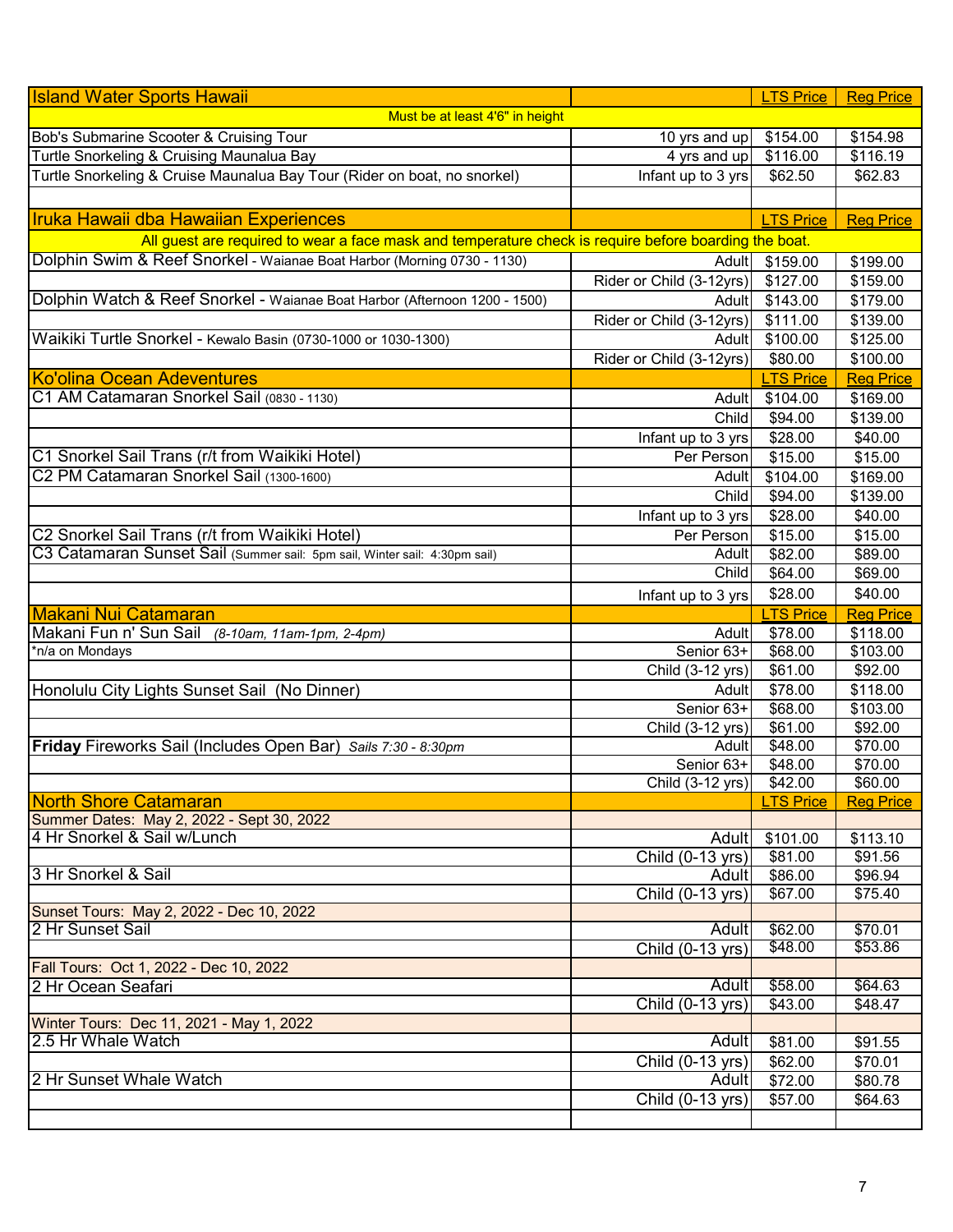| <b>North Shore Shark Adventures</b>                                                             |                          | <b>LTS Price</b>    | <b>Reg Price</b>   |
|-------------------------------------------------------------------------------------------------|--------------------------|---------------------|--------------------|
| <b>Shark Cage Tour</b>                                                                          | Adult                    | \$90.00             | \$120.00           |
|                                                                                                 | Child (3-12 yrs)         | \$70.00             | \$80.00            |
| Observer                                                                                        | Adult                    | \$70.00             | \$80.00            |
|                                                                                                 | Child (3-12 yrs)         | \$70.00             | \$80.00            |
|                                                                                                 |                          |                     |                    |
| <b>Ocean Joy Cruises</b>                                                                        |                          | <b>LTS Price</b>    | <b>Reg Price</b>   |
| <b>Morning Calm Cruise</b>                                                                      | Adult                    | \$108.00            | \$154.00           |
| 8:00am - 11:30am                                                                                | Child (3-12 yrs)         | \$90.00             | \$134.00           |
|                                                                                                 | Child (0-2 yrs)          | $\sqrt{$45.00}$     | \$65.00            |
| <b>Afternoon Adventure</b>                                                                      | Adult                    | \$108.00            | \$154.00           |
| 12:15pm - 3:45pm                                                                                | Child (3-12 yrs)         | \$90.00             | \$134.00           |
|                                                                                                 | Child (0-2 yrs)          | \$45.00             | \$65.00            |
| Dlx Sunset Combo Cruise (Apr 1 - Sept 30, 2022 only)                                            | Adult                    | \$108.00            | \$154.00           |
| Tues, Thurs, & Sat ONLY 4:15pm - 7:45pm                                                         | Child (3-12 yrs)         | \$90.00             | \$134.00           |
|                                                                                                 | Child (0-2 yrs)          | \$45.00             | \$65.00            |
| Transportation                                                                                  | Per Person               | \$25.00             | \$25.00            |
|                                                                                                 |                          |                     |                    |
| Sea Breeze - H2O Sports Hawaii, LLC.<br>(fuel surcharge included)                               |                          | <b>TS Price</b>     | <b>Reg Price</b>   |
| Standard Parasail (600ft)                                                                       | 12 yrs and Older         | \$77.00             | \$89.01            |
| Higher Flyer Parasail (800ft)                                                                   | 12 yrs and Older         | \$91.00             | \$104.71           |
| Observer                                                                                        | Per Person (5 yrs.+)     | \$30.00             | \$31.41            |
| Jet Ski - Tandem (Mon-Fri)                                                                      | 16 yrs and Older         | \$63.50             | \$73.30            |
| Jet Ski - Solo (Mon - Fri)                                                                      | 16 yrs and Older         | \$118.00            | \$136.13           |
| Banana Boat                                                                                     | Per Person               | \$54.50             | \$62.83            |
| <b>Bumper Tube</b>                                                                              | Per Person               | \$54.50             | \$62.83            |
| Day on the Bay 2 Activities (Para, Jet-share, Banana boat, Bumper)                              | Per Person               | \$136.00            | \$157.07           |
| Upgrade Standard Parasail to Higher Flyer Parasail (Daily)                                      | Per Person               | \$15.00             | \$15.71            |
| Upgrade to Jet Ski to Solo Ride (Mon-Fri)                                                       | Per Person               | \$50.00             | \$52.36            |
| Day on the Bay: 2 Activities - Observer                                                         | Per Person (5 yrs.+)     | \$40.00             | \$41.88            |
| Day on the Bay 3 Activities (Para, Jet-share, Banana boat, Bumper)                              | Per Person<br>Per Person | \$159.00<br>\$15.00 | \$183.25           |
| Upgrade Standard Parasail to Higher Flyer Parasail<br>Upgrade to Jet Ski to Solo Ride (Mon-Fri) | Per Person               | \$50.00             | \$15.71<br>\$52.36 |
| Day on the Bay: 3 Activities - Observer                                                         | Per Person (5 yrs.+)     | \$40.00             | \$41.88            |
| Jetlev 15 minutes (Mon-Fri)                                                                     | 16 and Older             | \$205.00            | \$208.38           |
|                                                                                                 |                          |                     |                    |
| Waikiki Beach Services - Open: 8am-5pm, 7 days a week.                                          |                          | <b>LTS Price</b>    | <b>Reg Price</b>   |
| Surfing Lesson-Private Group Lesson (min 2 people) 1 Hr                                         | Per Person               | \$78.00             | \$89.01            |
| Surfing Lesson-Private One-On-One (min 2 people) 1 Hr                                           | Per Person               | \$110.00            | \$125.66           |
| Canoe Ride 1 Hour (Catch 3 waves)<br>Min 4 Required                                             | Per Person               | \$32.00             | \$36.65            |
| SUP Lesson Private or Advanced                                                                  | Ages $13+$               | \$108.00            | \$125.66           |
| Charter Canoe Ride 1 hour (Catch 2 waves)                                                       | Min 4 Required           | \$269.50            | \$314.15           |
| Beachboy Valet (3.5 hrs all beach activities incl)                                              | Per Person               | \$298.00            | \$340.33           |
| Umbrella/Chair Rentals (Day Set @ Sheraton Waikiki - DH side)                                   | Per Person               | \$77.00             | \$89.01            |
| Umbrella/Chair Rentals (Day Set @ fronting Royal Hawaiian Hotel)                                | Per Person               | \$77.00             | \$89.01            |
| <b>Funeral Service/Ash Scattering</b>                                                           | Per Person               | \$359.00            | \$418.86           |
|                                                                                                 |                          |                     |                    |
| <b>Wet N Wild Hawaii</b><br>\$15 parking                                                        |                          | <b>LTS Price</b>    | <b>Reg Price</b>   |
| Single Day Admission (NOT valid for use in June/July/August)                                    | 3 yrs and older          | \$30.00             | \$31.41            |
| Single Day Admission (Summer: June/July/August)                                                 | 3 yrs and older          | \$37.00             | \$38.74            |
| 2022 Season Pass w/free upgrade to Big Kahuna                                                   | 3 yrs and older          | \$60.00             | \$62.83            |
|                                                                                                 |                          |                     |                    |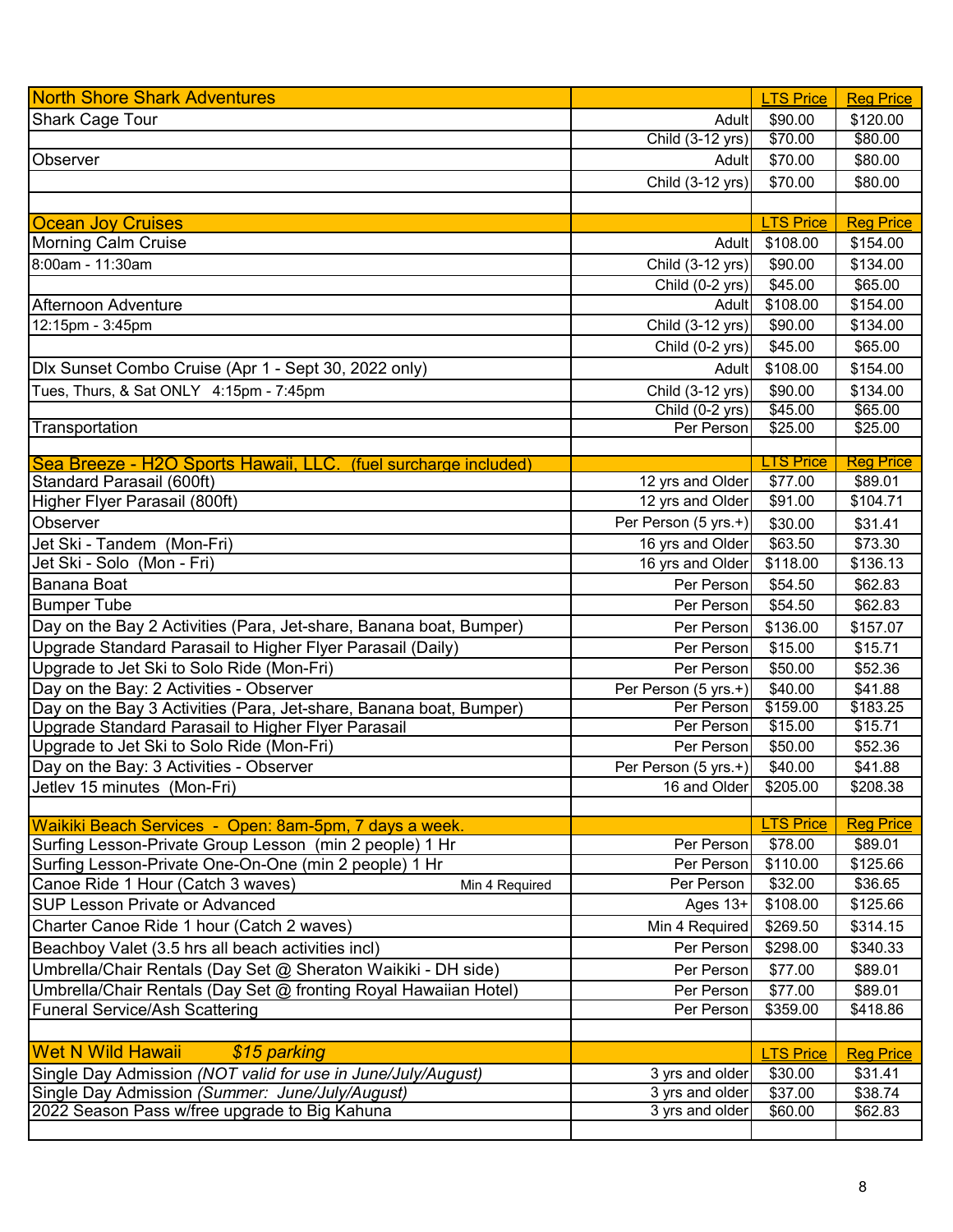| X-Treme Parasail (fuel surcharge included)                                      |                       | <b>LTS Price</b> | <b>Reg Price</b> |
|---------------------------------------------------------------------------------|-----------------------|------------------|------------------|
| *Parasail Restrictions: 7 years or older ONLY. Parents must sign waiver.        |                       |                  |                  |
| *Pregnant Women not permitted.                                                  |                       |                  |                  |
| Standard (700 ft)                                                               | 7 yrs and older       | \$74.00          | \$85.28          |
| Deluxe (850 ft)                                                                 |                       | \$88.00          |                  |
|                                                                                 | 7 yrs and older       |                  | \$101.74         |
| X-Treme (1000 ft)                                                               | 7 yrs and older       | \$93.00          | \$107.23         |
| Observer (Parasail only)                                                        | 7 yrs and older       | \$55.00          | \$57.86          |
| <b>CRUISES</b><br>Atlantis Cruises - Majestic - Aloha Tower Marketplace, Pier 6 |                       | <b>LTS Price</b> | <b>Reg Price</b> |
| Closed Monday & Tuesday - Sail from 6:00pm - 7:30pm                             |                       |                  |                  |
| <b>Sunset Cocktail Cruise</b>                                                   | Adult                 | \$65.00          | \$70.01          |
|                                                                                 | Child (3-12 yrs)      | \$32.50          | \$35.01          |
|                                                                                 |                       |                  |                  |
| <b>BIG ISLAND ATTRACTIONS</b>                                                   |                       |                  |                  |
| <b>Atlantis Adventures</b>                                                      |                       | <b>LTS Price</b> | <b>Reg Price</b> |
| Undersea Adventure Submarine Dive                                               | Adult                 | \$67.00          | \$72.17          |
| 10am, 11:30am, 1pm, 2:30pm                                                      | Child (36" to 12 yrs) | \$29.00          | \$31.24          |
| Body Glove Cruises - Big Island (Kailua-Kona)                                   |                       | <b>LTS Price</b> | <b>Reg Price</b> |
| Deluxe Snorkel & Dolphin Watch (4.5 hr)                                         | Adult                 | \$152.00         | \$170.81         |
|                                                                                 | Ride-Along Adult      | \$90.00          | \$101.62         |
|                                                                                 | Child (6-17 yrs)      | \$90.00          | \$101.62         |
| Captain Cook Dinner Cruise to Kealakekua Bay (3 hr)                             | Adult                 | \$152.00         | \$170.81         |
|                                                                                 | Child (6-17 yrs)      | \$90.00          | \$101.62         |
| <b>Hawaii Nautical - Kona</b>                                                   |                       | <b>LTS Price</b> | Reg. Price       |
| Spirit Of Aloha - Departs from Anaehoomalu Bay                                  |                       |                  |                  |
| Catamaran Snorkel Sail - Morning (9am - 12pm)                                   | Adult                 | \$140.00         | \$172.85         |
|                                                                                 | Child (4-12 yrs)      | \$70.00          | \$86.43          |
| Tradewind Sail - Afternoon (1:45pm - 3:15pm)                                    | Adult                 | \$94.00          | \$116.32         |
|                                                                                 | Child (4-12 yrs)      | \$47.00          | \$58.16          |
| Catamaran Sunset Sail (5:00pm - 6:30pm)                                         | Adult                 | \$122.00         | \$151.11         |
|                                                                                 | Child (4-12 yrs)      | \$61.00          | \$75.55          |
| <b>Holona - Departs from Anaehoomalu Bay</b>                                    |                       |                  |                  |
| Whale Watch - Morning 9:45am - 11:15am (Dec 2022-Apr 2023)                      | Adult                 | \$94.00          | \$116.32         |
|                                                                                 | Child (4-12 yrs)      | \$47.00          | \$58.16          |
| Makai - Departs from Kawaihae Harbor, Kona-Kohala                               |                       |                  |                  |
| Morning Snorkel w/Lunch (10am-12pm year-around)                                 | Adult                 | \$112.00         | \$138.06         |
|                                                                                 | Child (4-12 yrs)      | \$56.00          | \$69.03          |
| Whale Watch Midday 1pm - 2:30pm (Dec 2022-Apr 2023)                             | Adult                 | \$94.00          | \$116.32         |
|                                                                                 | Child (4-12 yrs)      | \$47.00          | \$58.16          |
| Whale Watch Late Afternoon 3:30pm - 5pm (Dec 2022-Apr 2023)                     |                       |                  | \$116.32         |
|                                                                                 | Adult                 | \$94.00          |                  |
|                                                                                 | Child (4-12 yrs)      | \$47.00          | \$58.16          |
| No Wiki - Departs from Honokohau Harbor, Kona-Kohala                            |                       |                  |                  |
| Luxury Dolphin Sail & Snorkel (9am - 1pm)                                       | Per Person            | \$415.00         | \$505.51         |
| Honi Olani - Departs from Honokohau Harbor, Kona-Kohala                         |                       |                  |                  |
| Kona Catamaran Snorkel Sail - Morning (10am - 1pm)                              | Adult                 | \$140.00         | \$172.85         |
|                                                                                 | Child (4-12 yrs)      | \$70.00          | \$86.43          |
| Kona Tradewind Sail - Afternoon (2:15pm - 3:45PM)                               | Adult                 | \$94.00          | \$116.32         |
|                                                                                 | Child (4-12 yrs)      | \$47.00          | \$58.16          |
| Kona Catamaran Sunset Sail (5:30pm - 7:30pm Summer & 5pm - 6:30pm Winter)       | Adult                 | \$122.00         | \$151.11         |
|                                                                                 | Child (4-12 yrs)      | \$61.00          | \$75.55          |